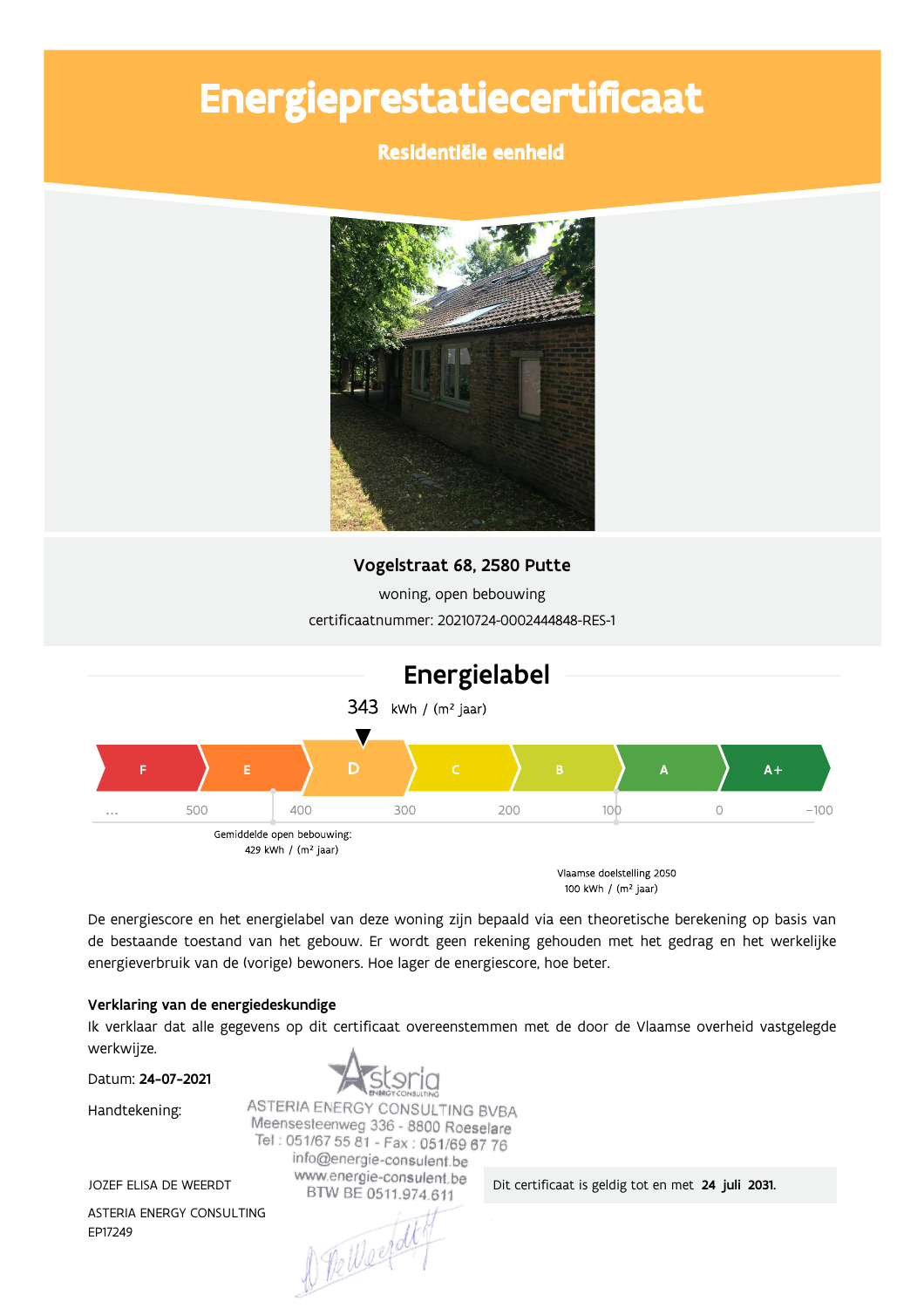# Huidige staat van de woning

Om met uw woning te voldoen aan de energiedoelstelling, zijn er twee mogelijke pistes:

OF

#### $(1)$ Inzetten op isolatie en verwarming

U isoleert elk deel van uw woning tot de voorziet doelstelling én  $\mathbf{u}$ een energie-efficiënte verwarmingsinstallatie (warmtepomp, condenserende ketel. (micro-)WKK. efficiënt warmtenet  $\bigcap_{ }$ decentrale toestellen met een totaal maximaal vermogen van 15 W/m<sup>2</sup>).

#### $2^{\circ}$ Energielabel van de woning

U behaalt een energielabel A voor uw woning(= energiescore van maximaal 100 kWh/(m<sup>2</sup> jaar)). U kiest op welke manier u dat doet: isoleren, efficiënt efficiënt ventileren, verwarmen, zonne-energie, hernieuwbare energie ...



De U-waarde beschrijft de isolatiewaarde van daken, muren, vloeren, vensters ... Hoe lager de U-waarde, hoe beter het constructiedeel isoleert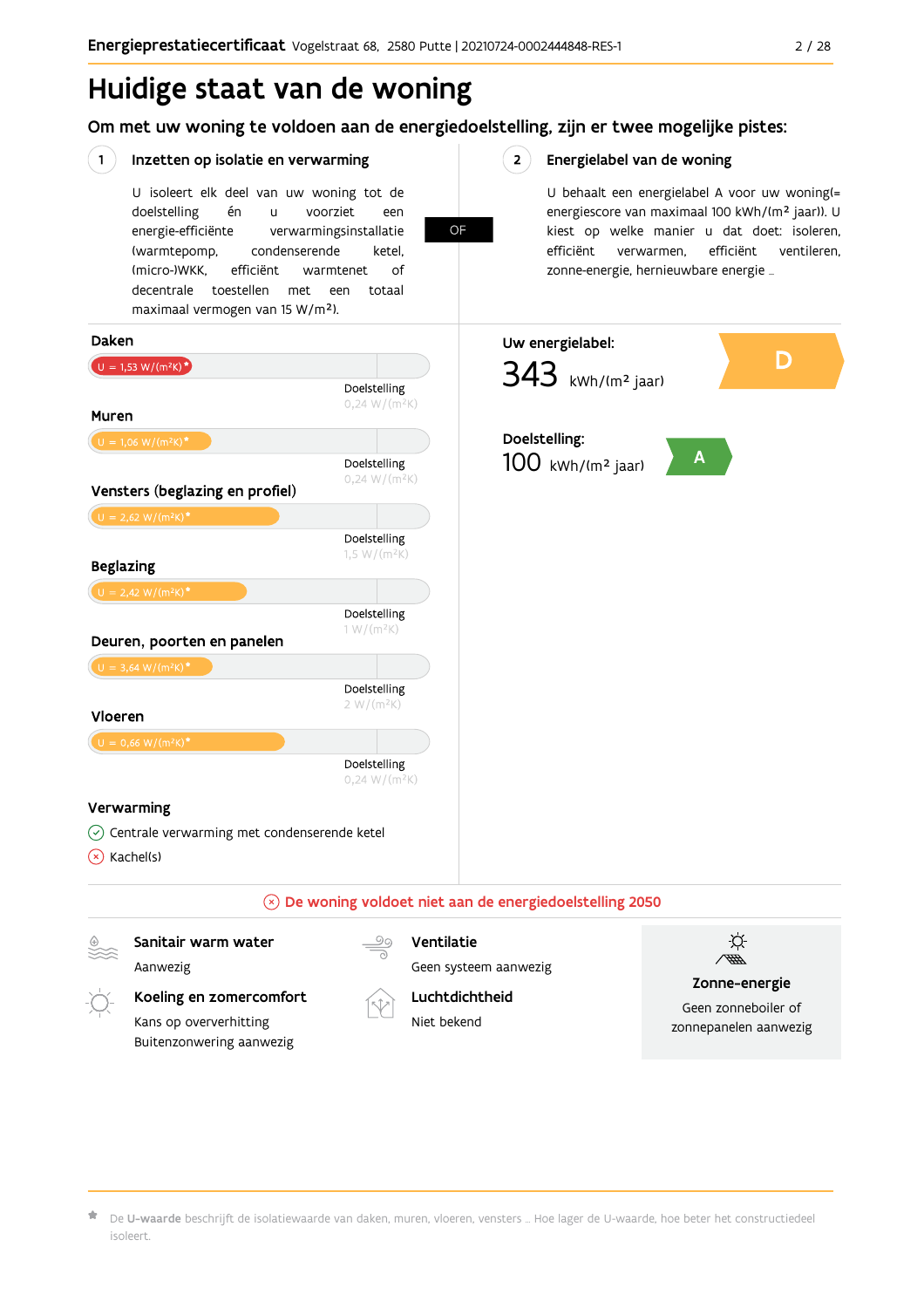# Overzicht aanbevelingen

In deze tabel vindt u aanbevelingen om uw woning energiezuiniger te maken. De aanbevelingen zijn gebaseerd op piste 1. Kunt u ze niet allemaal uitvoeren, dan helpen ze u ook om via piste 2 de doelstelling te halen. Vraag advies aan een specialist voordat u met de renovatiewerken start.

De volgorde in deze tabel is automatisch bepaald en is niet noodzakelijk de juiste volgorde om aan de slag te gaan. Het is louter een eerste indicatie op basis van de energieprestatie.



De prijsindicaties zijn automatisch berekend en kunnen door de energiedeskundige niet aangepast worden. De prijzen zijn bedoeld als indicatie van de gemiddelde marktprijs voor een bepaald type werk. Voor een concrete kostenraming moet u altijd beroep doen op een aannemer of architect. Meer informatie over wat wel en niet inbegrepen is vindt u op pagina 24.

| <b>HUIDIGE SITUATIE</b>                                                                                                                                                                                                                      | <b>AANBEVELING</b>                                            | <b>GEMIDDELDE</b><br><b>PRIJSINDICATIE</b> |
|----------------------------------------------------------------------------------------------------------------------------------------------------------------------------------------------------------------------------------------------|---------------------------------------------------------------|--------------------------------------------|
| Daken<br>170 m <sup>2</sup> van het dak is vermoedelijk te<br>weinig geïsoleerd.                                                                                                                                                             | Plaats bijkomende isolatie.                                   | € 10 500 / € 45 500                        |
| <b>Vensters</b><br>0,4 m <sup>2</sup> van de vensters heeft enkele<br>beglazing. De raamprofielen zijn niet<br>thermisch onderbroken.                                                                                                        | Vervang de vensters.                                          | € 500                                      |
| <b>Vensters</b><br>19,2 m <sup>2</sup> van de vensters heeft dubbele<br>beglazing. De raamprofielen zijn<br>thermisch weinig performant.                                                                                                     | Vervang de vensters.                                          | € 16 500                                   |
| Muren<br>187 m <sup>2</sup> van de muren is vermoedelijk te<br>weinig geïsoleerd.                                                                                                                                                            | Plaats bijkomende isolatie.                                   | € 37 000 / € 56 500                        |
| Vloeren<br>145 m <sup>2</sup> van de vloer is vermoedelijk niet<br>geïsoleerd.                                                                                                                                                               | Plaats isolatie.                                              | € 31 500                                   |
| Deuren, poorten en panelen<br>1,8 m <sup>2</sup> van de deuren of poorten is<br>onvoldoende geïsoleerd.                                                                                                                                      | Vervang de deuren en poorten.                                 | € 3 000                                    |
| Verwarming<br>Een deel van de woning wordt inefficiënt Vervang de inefficiënte verwarming.<br>verwarmd.                                                                                                                                      |                                                               | € 500                                      |
| Zonne-energie<br>Er is geen installatie op zonne-energie<br>aanwezig.                                                                                                                                                                        | Overweeg de plaatsing van zonnepanelen<br>of een zonneboiler. | € 4 500 / € 5 000                          |
| <b>Vensters</b><br>8,5 m <sup>2</sup> van de vensters heeft<br>energiezuinige hoogrendementsbeglazing deze voldoen aan de energiedoelstelling.<br>(geplaatst na 2000). De vensters voldoen<br>echter nog niet aan de<br>energiedoelstelling. | Als u de vensters vervangt, zorg dan dat                      |                                            |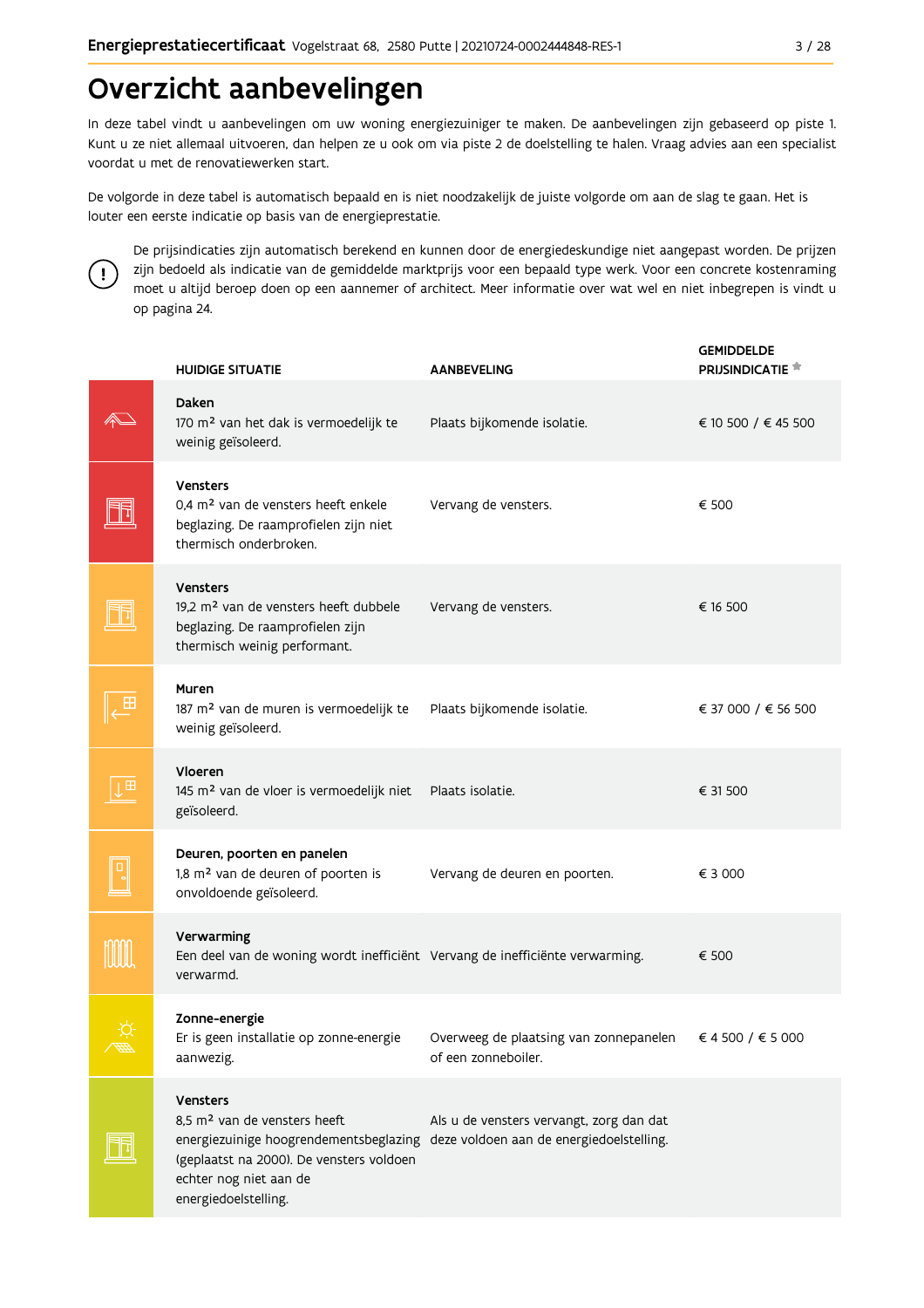• Energetisch helemaal niet in orde • Energetisch niet in orde • Zonne-energie • Energetisch redelijk in orde, maar net niet voldoende voor de doelstelling

#### Energielabel na uitvoering van de aanbevelingen

Als u beslist om uw woning stapsgewijs te renoveren in de hierboven gesuggereerde volgorde, geeft de onderstaande energieschaal een overzicht van waar uw woning zich na elke stap zal bevinden op de energieschaal. Verandert u de volgorde, dan verandert ook de impact van elke maatregel. Dat kan hier niet weergegeven worden.



#### Aandachtspunten

Hou rekening met de volgende aspecten als u uw woning energiezuinig en comfortabeler wilt maken.

Luchtdichtheid: De luchtdichtheid van uw woning is niet gemeten. Een goede luchtdichtheid is nodig om de warmte niet via spleten en kieren te laten ontsnappen. Let er bij de renovatie op dat de werken luchtdicht uitgevoerd worden. U kunt nadien de luchtdichtheid laten meten om eventueel overblijvende lekken op te sporen en uw energielabel mogelijk nog te verbeteren.

Ventilatie: Uw woning beschikt mogelijk niet over voldoende ventilatievoorzieningen. Een goede ventilatie is echter noodzakelijk om een gezond binnenklimaat te garanderen. Voorzie bij uw renovatie daarom in een ventilatiesysteem. Om energie te besparen, kunt u het best kiezen voor een systeem met vraagsturing of warmteterugwinning.

Koeling en zomercomfort: Uw woning heeft kans op oververhitting, ondanks de aanwezige zonwering. Vermijd de plaatsing van een koelinstallatie, want die verbruikt veel energie. Bekijk of andere maatregelen mogelijk zijn om oververhitting tegen te gaan: 's nachts intensief ventileren, bijkomende zonwering ...



Sanitair warm water: Uw woning beschikt niet over een zonneboiler. Overweeg de plaatsing van een zonneboiler of warmtepompboiler. Daarmee kunt u energie besparen.

#### Let op!

 $\left(\begin{array}{c} 1 \end{array}\right)$ 

De aanbevelingen, aandachtspunten en eventuele prijsindicaties op het energieprestatiecertificaat worden standaard gegenereerd op de wijze die de Vlaamse overheid heeft vastgelegd. Laat u bijstaan door een specialist om op basis van de aanbevelingen en aandachtspunten een concreet renovatieplan op te stellen. De energiedeskundige is niet aansprakelijk voor de eventuele schade die ontstaat bij het uitvoeren van de standaard gegenereerde aanbevelingen of aandachtspunten.

\* Als er verschillende gangbare uitvoeringsmethodes zijn, worden de prijzen hiervan gescheiden door een schuine streep. Meer detailinformatie vindt u vanaf pagina 24.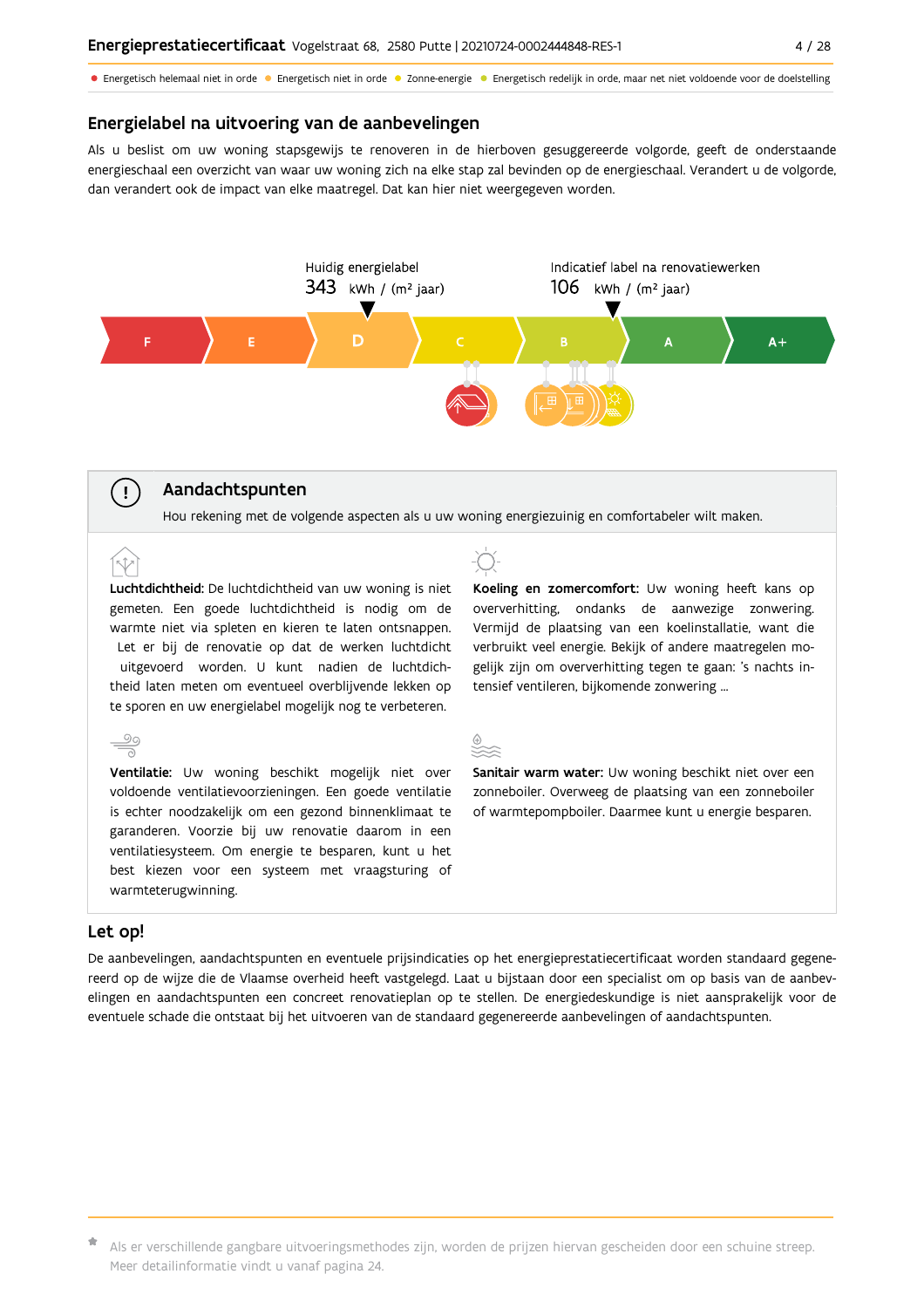#### Meer informatie?

- Voor meer informatie over het energieprestatiecertificaat, gebruiksgedrag, woningkwaliteit ... kunt u terecht op www.energiesparen.be.
- Meer informatie over uw woning vindt u op uw persoonlijke woningpas. Surf naar woningpas.vlaanderen.be om uw woningpas te bekijken.
- Meer informatie over beter renoveren vindt u op www.energiesparen.be/ikbenoveer.

#### Gegevens energiedeskundige:

JOZEF ELISA DE WEERDT ASTERIA ENERGY CONSULTING Meensesteenweg 336, 8800 Roeselare EP17249

#### Premies

Informatie over energiewinsten, subsidies of andere financiële voordelen vindt u op www.energiesparen.be.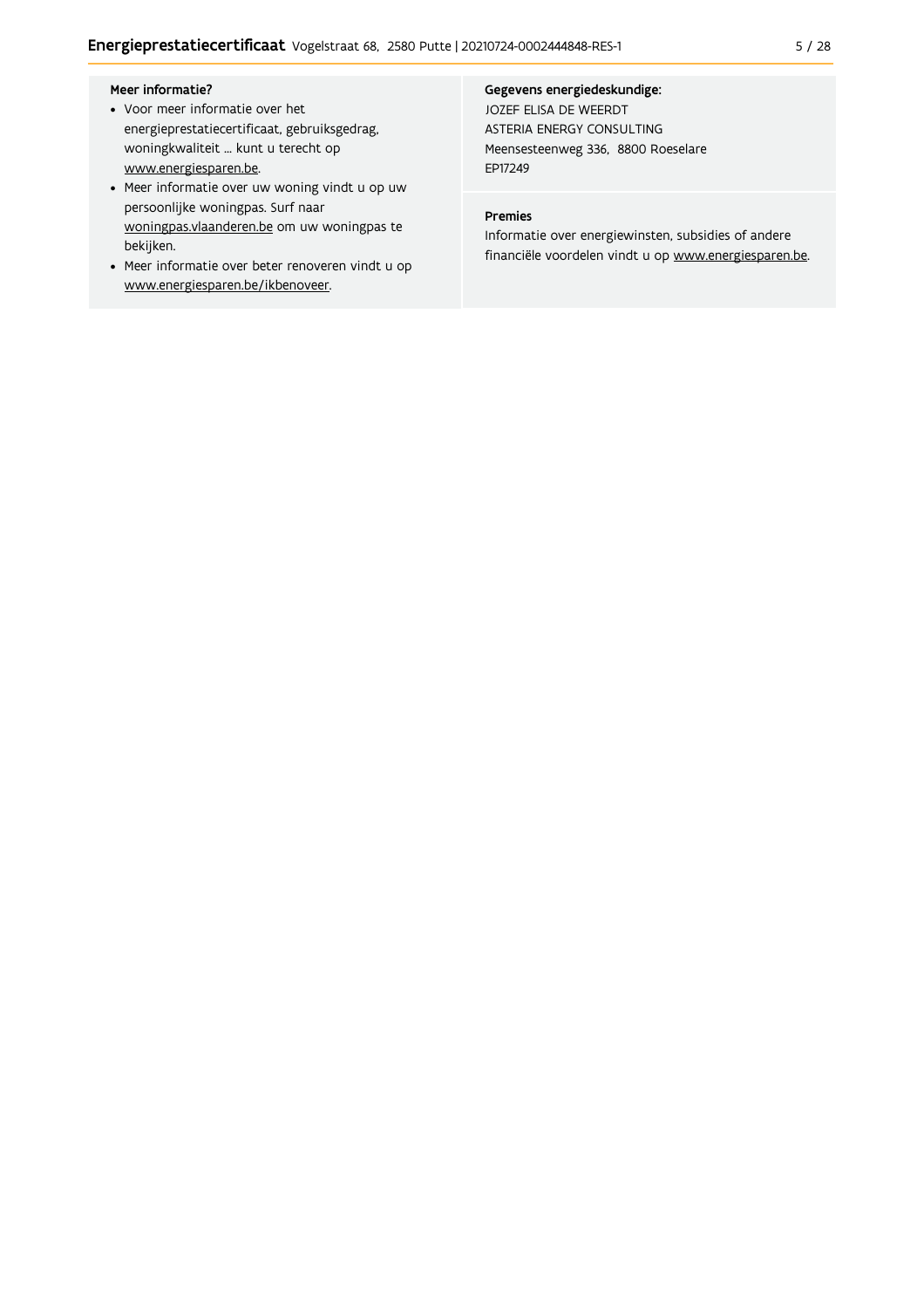# Energieprestatiecertificaat (EPC) in detail

Elk gebouw bestaat uit verschillende onderdelen die met elkaar verbonden zijn. Als u renoveert, kunt u het best al rekening houden met de werken die u later nog gaat uitvoeren.

Dit deel van het energieprestatiecertificaat gaat dieper in op de aanbevelingen van uw woning. Samen met uw architect of andere vakman kunt u op basis hiervan een renovatieplan opstellen.

#### Inhoudstafel

| Daken.                           | 8  |
|----------------------------------|----|
| Vensters en deuren               | 11 |
| Muren                            | 14 |
| Vloeren                          | 17 |
| Ruimteverwarming                 | 19 |
| Installaties voor zonne-energie. | 21 |
| Overige installaties             | 23 |
| Toelichting prijsindicaties      | 24 |
|                                  |    |

#### 10 goede redenen om nu al te BENOveren

BENOveren is BEter reNOveren dan gebruikelijk is, met hogere ambities op het vlak van energieprestaties, goed gepland en met deskundig advies, zodat ook latere renovatiestappen haalbaar blijven (zie ook www.energiesparen.be/ikbenoveer). Fen geBENOveerde woning biedt veel voordelen:

| 1. Een lagere energiefactuur           |
|----------------------------------------|
| 2. Meer comfort                        |
| 3. Een gezonder binnenklimaat          |
| 4. Esthetische meerwaarde              |
| 5. Financiële meerwaarde               |
| 6. Nodig voor ons klimaat              |
| 7. Uw woning is klaar voor uw oude dag |
| 8. Minder onderhoud                    |
| 9. Vandaag al haalbaar                 |

10. De overheid betaalt mee

#### Renoveren of slopen: let op voor asbest!

Asbest is een schadelijke stof die nog regelmatig aanwezig is in gebouwen. In veel gevallen kunnen asbesttoepassingen op een eenvoudige en vooral veilige manier verwijderd worden. Deze werken en eventuele bijhorende kosten zijn niet inbegrepen in het EPC. Voor meer informatie over (het herkennen van) asbest en asbestverwijdering kunt u terecht op www.ovam.be.

#### Hoe wordt het EPC opgemaakt?

De eigenschappen van uw woning zijn door de energiedeskundige ingevoerd in software die door de Vlaamse overheid is opgelegd. De energiedeskundige mag zich alleen baseren op zijn vaststellingen tijdens het plaatsbezoek en op bewijsstukken die voldoen aan de voorwaarden die de Vlaamse overheid heeft opgelegd. Op basis van de invoergegevens berekent de software het energielabel en genereert automatisch aanbevelingen en eventueel ook prijsindicaties. Bij onbekende invoergegevens gaat de software uit van veronderstellingen, onder meer op basis van het (ver)bouw- of fabricagejaar. Om zeker te zijn van de werkelijke samenstelling van uw muur, dak of vloer kunt u ervoor kiezen om verder (destructief) onderzoek uit te voeren (losschroeven stopcontact, gaatje boren in een voeg, binnenafwerking tijdelijk verwijderen ...).

Voor meer informatie over de werkwijze, de bewijsstukken en de voorwaarden kunt u terecht op www.energiesparen.be.

#### **Energiedoelstelling 2050**

De energiedoelstelling van de Vlaamse Regering is om tegen 2050 alle woningen en appartementen in Vlaanderen minstens even energiezuinig te maken als een energetisch performante nieuwbouwwoning van 2017.

Ten tijde van de opmaak van dit EPC is het nog niet verplicht om aan die energiedoelstelling te voldoen. Denk echter vooruit! Hou nu al zo veel mogelijk rekening met die energiedoelstelling en streef zelfs naar beter.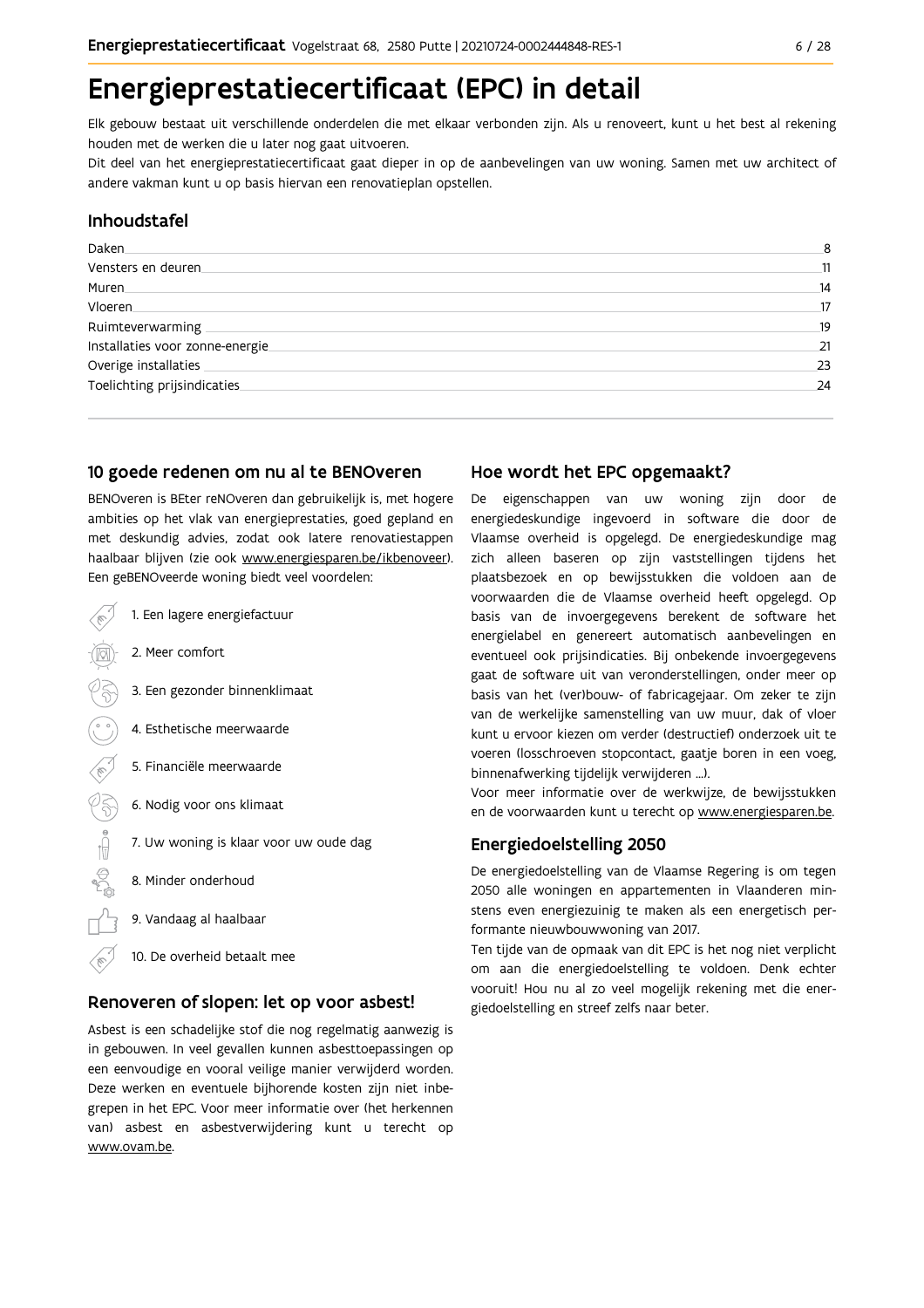### Algemene gegevens

| Gebouw id / Gebouweenheid id                                | 17783860 / 17784629 |
|-------------------------------------------------------------|---------------------|
| Datum plaatsbezoek                                          | 22/07/2021          |
| Referentiejaar bouw                                         | Onbekend            |
| Beschermd volume (m <sup>3</sup> )                          | 657                 |
| Ruimten niet opgenomen in het beschermd volume              | Geen                |
| Bruikbare vloeroppervlakte (m <sup>2</sup> )                | 200                 |
| Verliesoppervlakte (m <sup>2</sup> )                        | 531                 |
| Infiltratiedebiet (m <sup>3</sup> /(m <sup>2</sup> h))      | Onbekend            |
| Thermische massa                                            | Zwaar               |
| Open haard(en) voor hout aanwezig                           | <b>Neen</b>         |
| Niet-residentiële bestemming                                | Geen                |
| Berekende energiescore (kWh/(m <sup>2</sup> jaar))          | 343                 |
| Karakteristiek jaarlijks primair energieverbruik (kWh/jaar) | 68.728              |
| CO <sub>2</sub> -emissie (kg/jaar)                          | 12.706              |
| <b>Indicatief S-peil</b>                                    | 125                 |
| Gemiddelde U-waarde gebouwschil (W/(m <sup>2</sup> K))      | 1.20                |
| Gemiddeld installatierendement verwarming (%)               | 76                  |

### Verklarende woordenlijst

| beschermd volume                                    | Het volume van alle ruimten die men wenst te beschermen tegen warmteverlies naar<br>buiten, de grond en aangrenzende onverwarmde ruimten.                                                                                                                                 |
|-----------------------------------------------------|---------------------------------------------------------------------------------------------------------------------------------------------------------------------------------------------------------------------------------------------------------------------------|
| bruikbare vloeroppervlakte                          | De vloeroppervlakte binnen het beschermd volume die beloopbaar en toegankelijk is.                                                                                                                                                                                        |
| U-waarde                                            | De U-waarde beschrijft de isolatiewaarde van daken, muren, vensters  Hoe lager de<br>U-waarde, hoe beter de constructie isoleert.                                                                                                                                         |
| R-waarde                                            | De warmteweerstand van een materiaallaag. Hoe groter de R-waarde, hoe beter de<br>materiaallaag isoleert.                                                                                                                                                                 |
| lambdawaarde                                        | De warmtegeleidbaarheid van een materiaal. Hoe lager de lambdawaarde, hoe beter<br>het materiaal isoleert.                                                                                                                                                                |
| karakteristiek jaarlijks primair<br>energieverbruik | De berekende hoeveelheid primaire energie die gedurende één jaar nodig is voor de<br>verwarming, de aanmaak van sanitair warm water, de ventilatie en de koeling van een<br>woning. Eventuele bijdragen van zonneboilers en zonnepanelen worden in mindering<br>gebracht. |
| berekende energiescore                              | Een maat voor de totale energieprestatie van een woning. De berekende energiescore<br>is gelijk aan het karakteristiek jaarlijks primair energieverbuik, gedeeld door de<br>bruikbare vloeroppervlakte.                                                                   |
| S-peil                                              | Een maat voor de energieprestatie van de gebouwschil van een woning. Het S-peil<br>houdt rekening met de isolatie, de luchtdichtheid, de oriëntatie, de zonnewinsten en<br>de vormefficiëntie. Hoe lager het S-peil, hoe energie-efficiënter de gebouwschil.              |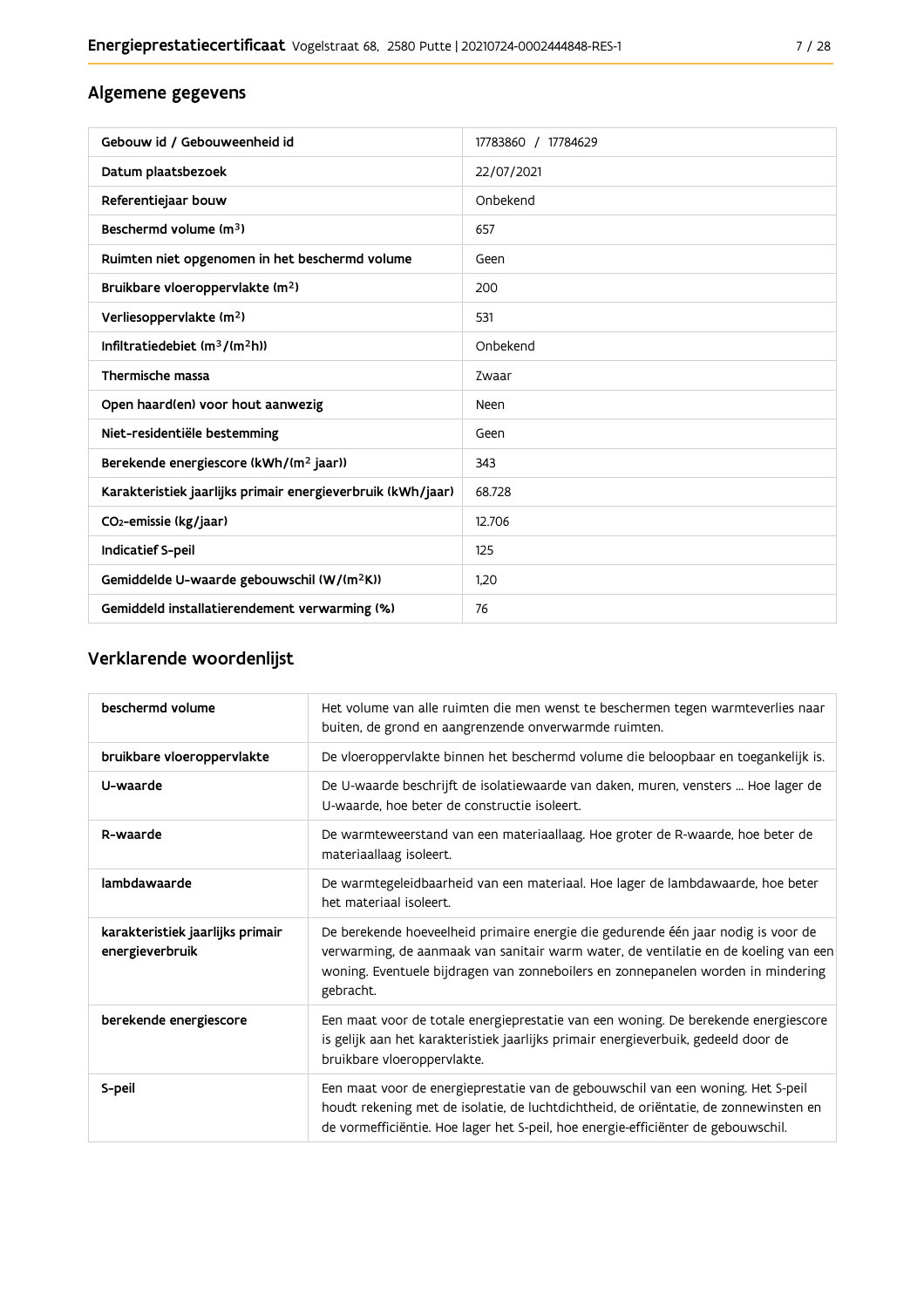# **Daken**



#### **Hellend dak**

170 m<sup>2</sup> van het hellende dak is vermoedelijk te weinig geïsoleerd.

Plaats bijkomende isolatie aan de  $\epsilon$  10.500 $\star$ binnenkant van het hellende dak € 45 500 of plaats bijkomende isolatie aan de buitenzijde van het hellende dak.

Bij de renovatie van uw dak kunt u het best streven naar een U-waarde van maximaal 0,24 W/(m<sup>2</sup>K). Dat komt overeen met een isolatielaag van ongeveer 14 cm minerale wol of XPS ( $\lambda_a$  = 0,035 W/(m.K)) of 12 cm PUR ( $\lambda_a$  = 0,027 W/(m.K)). Als u de isolatie van uw platte of hellende dak tussen een houten dakstructuur plaatst, moet u de isolatiedikte verhogen tot minstens 22 cm minerale wol.

Hoogstwaarschijnlijk renoveert u uw dak(en) maar één keer grondig. Isoleer daarom meteen maximaal. De energiedoelstelling van 0,24 W/(m<sup>2</sup>K) vormt de basis, maar u kunt altijd streven naar beter.

# Denk vooruit!

- · Isoleert u eerst uw dak en dan uw muren? Verleng dan nu al de dakoversteken zodat de buitenmuurisolatie luchtdicht en zonder koudebrug op de dakisolatie kan aansluiten. Plaats ook de regenwaterafvoer zodanig dat er nog plaats genoeg is om buitenmuurisolatie te plaatsen.
- · Wordt het platte dak een stuk dikker door de isolatie? Hou er dan rekening mee dat u ook de dakgoten, brandmuurtjes, dakranden, gevels ... moet verhogen.
- · Bent u van plan een ventilatiesysteem, zonneboiler of zonnepanelen te plaatsen? Hou dan nu al rekening met de nodige leidingdoorvoeren of dakverstevigingen.
- · Denk bij de renovatie van uw dak aan functies die u later nog wilt toevoegen (bijvoorbeeld een zolderkamer wordt bureau) en zorg nu al voor voldoende daglicht door bijvoorbeeld dakvlakvensters te integreren in uw dak.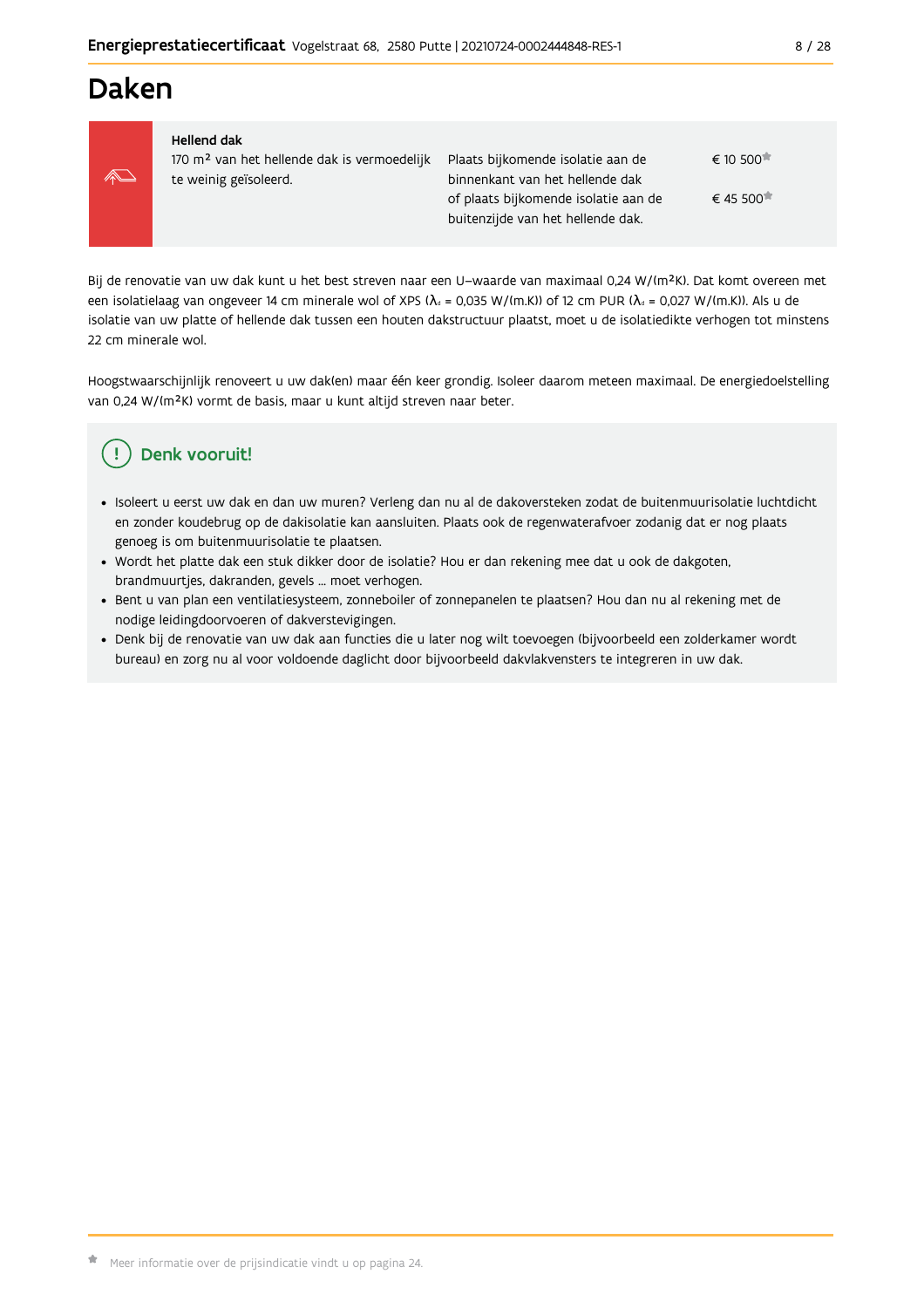### Een hellend dak isoleren

Fen hellend dak kunt u aan de buiten- of binnenkant isoleren

#### 1. Dak isoleren aan de buitenkant

De isolatie wordt boven op de draagconstructie geplaatst. Daarboven komen een onderdak en dakbedekking (pannen, leien J



1. Dampscherm | 2. Isolatie | 3. Onderdak | 4. Dakbekleding  $\Theta$ 

- · Isolatieplaten kunnen doorlopen, waardoor er geen risico is op koudebruggen bij de aansluiting met de muurisolatie.
- · Bestaande dakconstructie kan van binnenuit volledig zichtbaar blijven en binnenafwerking kan behouden worden.
- · U hebt de mogelijkheid om uw dak aan de buitenkant een nieuwe look te geven (met nieuwe dakbedekkingsmaterialen).

#### ⊙

- · Meestal moeilijker uitvoerbaar en duurder, omdat de dakbedekking, panlatten en tengellatten eerst verwijderd moeten worden.
- · Niet altijd mogelijk of wenselijk, bijvoorbeeld door de aansluiting op aanpalende daken, of omdat de dakvlakvensters dan in de hoogte moeten worden aangepast.

#### 2. Dak isoleren aan de binnenkant

De isolatie wordt tussen en onder de dakconstructie aan de binnenkant geplaatst. Daartegen komt een dampscherm en, indien gewenst, een binnenafwerking.



1. Onderdak | 2. Isolatie | 3. Dampscherm | 4. binnenafwerking

#### $\bigoplus$

- Als de dakconstructie in goede staat is en er een onderdak aanwezig is, is isolatie aan de binnenkant van het dak de goedkoopste oplossing.
- · U kunt de werken eventueel zelf uitvoeren volgens de regels van de kunst.
- · Uw dak krijgt een nieuwe look aan de binnenkant (bv. met gipsplaten en afwerking).

#### ⊙

- · Er is extra aandacht nodig voor de overgang van de dakisolatie naar de muurisolatie.
- · Dit kan enkel uitgevoerd worden indien er een dampopen onderdak aanwezig is.
- · U verliest het originele uitzicht van de bestaande dakconstructie en er gaat vaak zolderruimte verloren.

# Pas op!

- · Zorg steeds dat de isolatie wind- en luchtdicht geplaatst wordt. Anders gaat een groot deel van het isolatie-effect teniet.
- · Het extra gewicht op de bestaande constructie van het dak heeft mogelijk een impact op de draagkracht en stabiliteit van het dak, de gevels en de fundering.
- · Door het isoleren van het dak gaat de luchtdichtheid van uw woning er op vooruit en kan de luchtverversing niet meer gebeuren via spleten en kieren. Voorzie dus een ventilatiesysteem om uw woning te ventileren. Dat is niet enkel essentieel om vochtproblemen te vermijden, maar ook voor uw gezondheid en uw comfort.

Laat u bijstaan door een architect, aannemer of vakman voor deskundig advies en een goede uitvoering van de werken.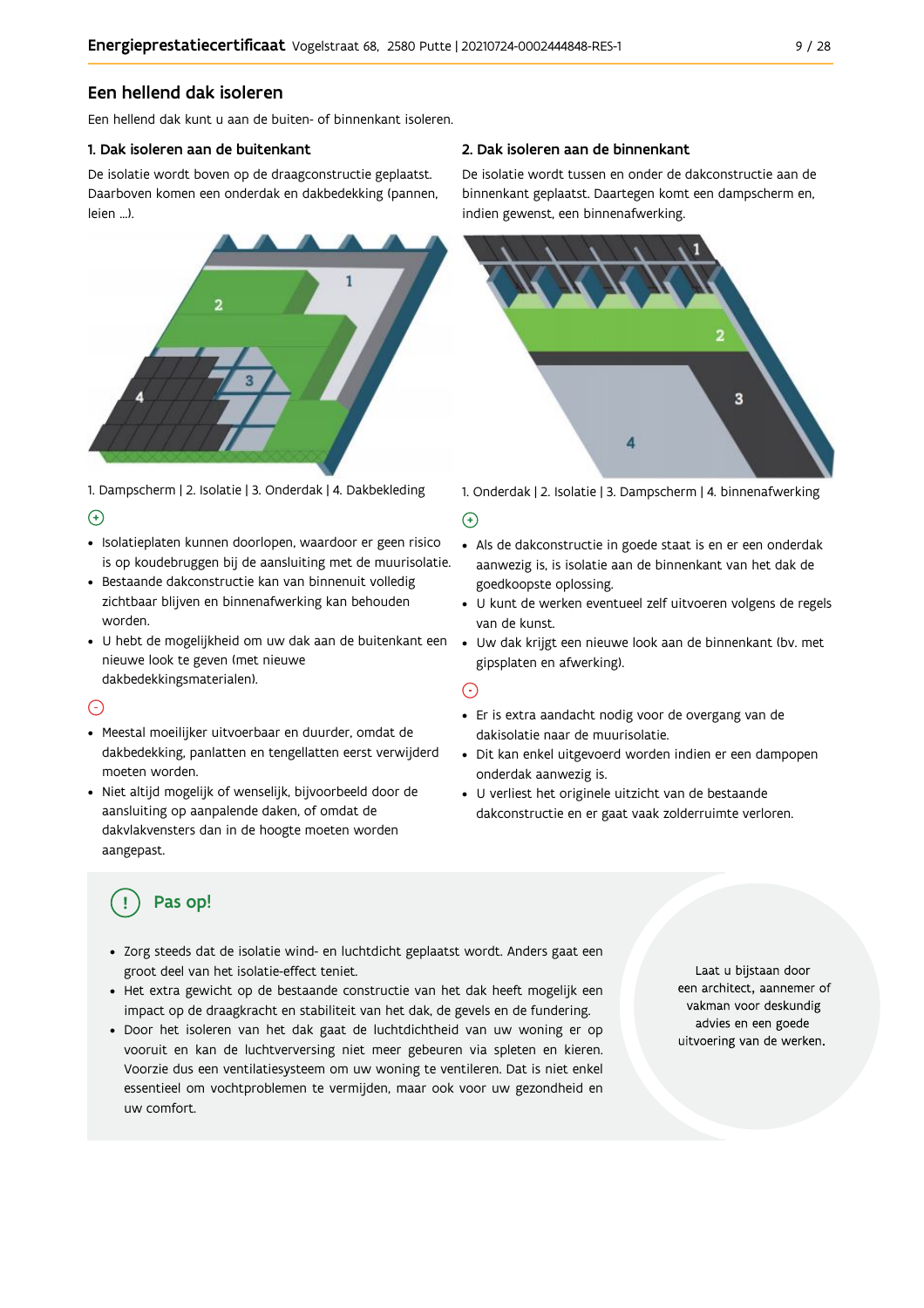### Technische fiche daken

De energiedeskundige heeft de onderstaande gegevens ingevoerd. Bezorg die gegevens aan uw vakman.

| Beschrijving       | Oriëntatie | (m <sup>2</sup> )<br>vlakte<br>Netto-opper | bekend<br>U-waarde l<br>(W/(m <sup>2</sup> K))<br>ć | bekend<br>waarde<br><sup>2</sup> K/W)<br>(m <sup>2</sup> K)<br>$\alpha$ | Isolatie |                                       | renovatie<br>Refjaar | rde isolatie<br>$(m^2K/W)$<br>waarde<br>R-waar<br>bekend | Luchtlaag | Daktype | waarde<br>⇒<br>Berekende<br>$(W/(m^2K))$ |
|--------------------|------------|--------------------------------------------|-----------------------------------------------------|-------------------------------------------------------------------------|----------|---------------------------------------|----------------------|----------------------------------------------------------|-----------|---------|------------------------------------------|
| Hellend dak voor   |            |                                            |                                                     |                                                                         |          |                                       |                      |                                                          |           |         |                                          |
| DV1                | N          | 94                                         | $\overline{\phantom{a}}$                            | ٠                                                                       |          | isolatie aanwezig<br>tussen regelwerk | ٠                    | ٠                                                        | aanwezig  | a       | 1,53                                     |
| Hellend dak achter |            |                                            |                                                     |                                                                         |          |                                       |                      |                                                          |           |         |                                          |
| DA1                | Z          | 76                                         | $\overline{\phantom{a}}$                            | $\overline{\phantom{a}}$                                                |          | isolatie aanwezig<br>tussen regelwerk | ٠                    | $\overline{\phantom{a}}$                                 | aanwezig  | a       | 1,53                                     |

#### Legende

a dak niet in riet of cellenbeton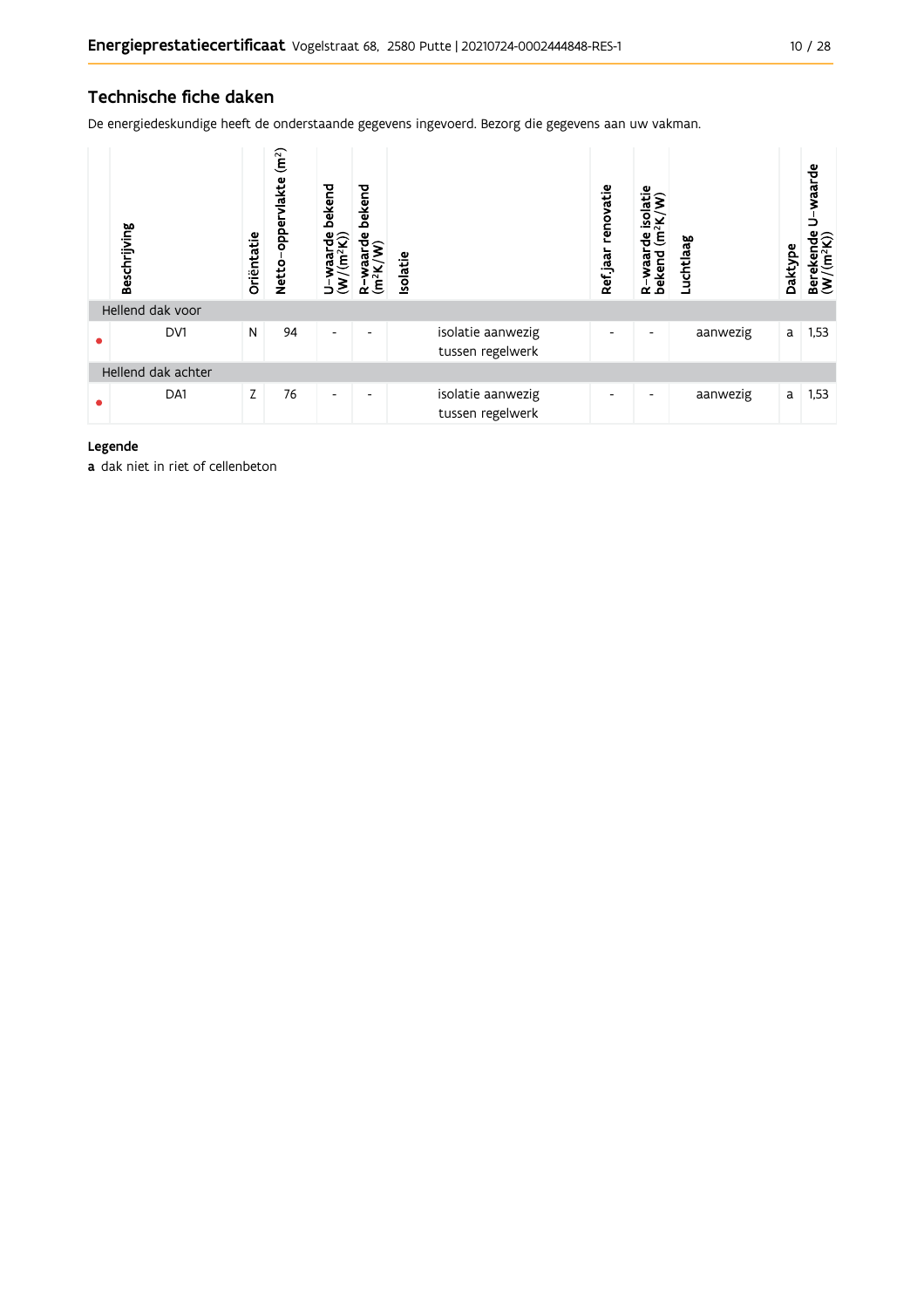| <b>Vensters</b><br>0,4 m <sup>2</sup> van de vensters heeft enkele<br>beglazing. Dat is niet energiezuinig. Ook de<br>raamprofielen zijn thermisch weinig<br>performant.                                                                                                                                    | Vervang de vensters door nieuwe vensters<br>met hoogrendementsbeglazing en<br>energieperformante raamprofielen.                       | € 500   |
|-------------------------------------------------------------------------------------------------------------------------------------------------------------------------------------------------------------------------------------------------------------------------------------------------------------|---------------------------------------------------------------------------------------------------------------------------------------|---------|
| <b>Vensters</b><br>18.5 m <sup>2</sup> van de vensters heeft dubbele<br>beglazing. Dat is weinig energiezuinig. Ook<br>de raamprofielen zijn thermisch weinig<br>performant.                                                                                                                                | Vervang de vensters door nieuwe vensters € 15 500 <sup>*</sup><br>met hoogrendementsbeglazing en<br>energieperformante raamprofielen. |         |
| Dakvensters en koepels<br>0,7 m <sup>2</sup> van de dakvlakvensters of koepels<br>heeft dubbele beglazing. Dat is weinig<br>energiezuinig. Ook de profielen zijn<br>thermisch weinig performant.                                                                                                            | Plaats nieuwe dakvlakvensters of koepels<br>met hoogrendementsbeglazing en<br>energieperformante raamprofielen.                       | € 1 000 |
| Deuren en poorten<br>1,8 m <sup>2</sup> van de deuren of poorten is<br>onvoldoende geïsoleerd.                                                                                                                                                                                                              | Vervang de weinig energiezuinige deuren<br>of poorten door een energiezuinig<br>alternatief met sterk isolerende profielen.           | € 3 000 |
| <b>Vensters</b><br>4,5 m <sup>2</sup> van de vensters heeft<br>hoogrendementsbeglazing (geplaatst na<br>2000). Dat is redelijk energiezuinig. Zowel de<br>beglazing als de raamprofielen voldoen<br>echter nog niet aan de energiedoelstelling.                                                             | Als u de vensters of beglazing vervangt,<br>zorg dan dat deze voldoen aan de<br>energiedoelstelling.                                  |         |
| Dakvensters en koepels<br>4 m <sup>2</sup> van de dakvlakvensters of koepels heeft Als u de dakvlakvensters of koepels<br>hoogrendementsbeglazing (geplaatst na<br>2000) met een verbeterde energieprestatie.<br>Zowel de beglazing als de profielen voldoen<br>echter nog niet aan de energiedoelstelling. | vervangt, zorg dan dat deze voldoen aan<br>de energiedoelstelling.                                                                    |         |

De kwaliteit van zowel de beglazing als de profielen bepaalt de energieprestatie van uw vensters. Kies altijd voor dubbele hoogrendementsbeglazing of drievoudige beglazing met een U-waarde van maximaal 1,0 W/(m<sup>2</sup>K). Bij de renovatie van vensters kunt u het best streven naar een U-waarde van maximaal 1,5 W/(m<sup>2</sup>K) voor de vensters (glas + profielen). Naast de vensters in de gevel verdienen ook dakvlakvensters, koepels, lichtstraten, polycarbonaatplaten en glasbouwstenen de nodige aandacht.

Bij de vervanging van uw deuren, poorten of panelen kunt u het best streven naar een U-waarde van maximaal 2 W/(m<sup>2</sup>K). Kies daarom voor een deur of poort met sterk isolerende profielen en panelen. Als de deur glas bevat, kunt u het best kiezen voor dubbele hoogrendementsbeglazing of drievoudige beglazing met een U-waarde van maximaal 1,0 W/(m<sup>2</sup>K).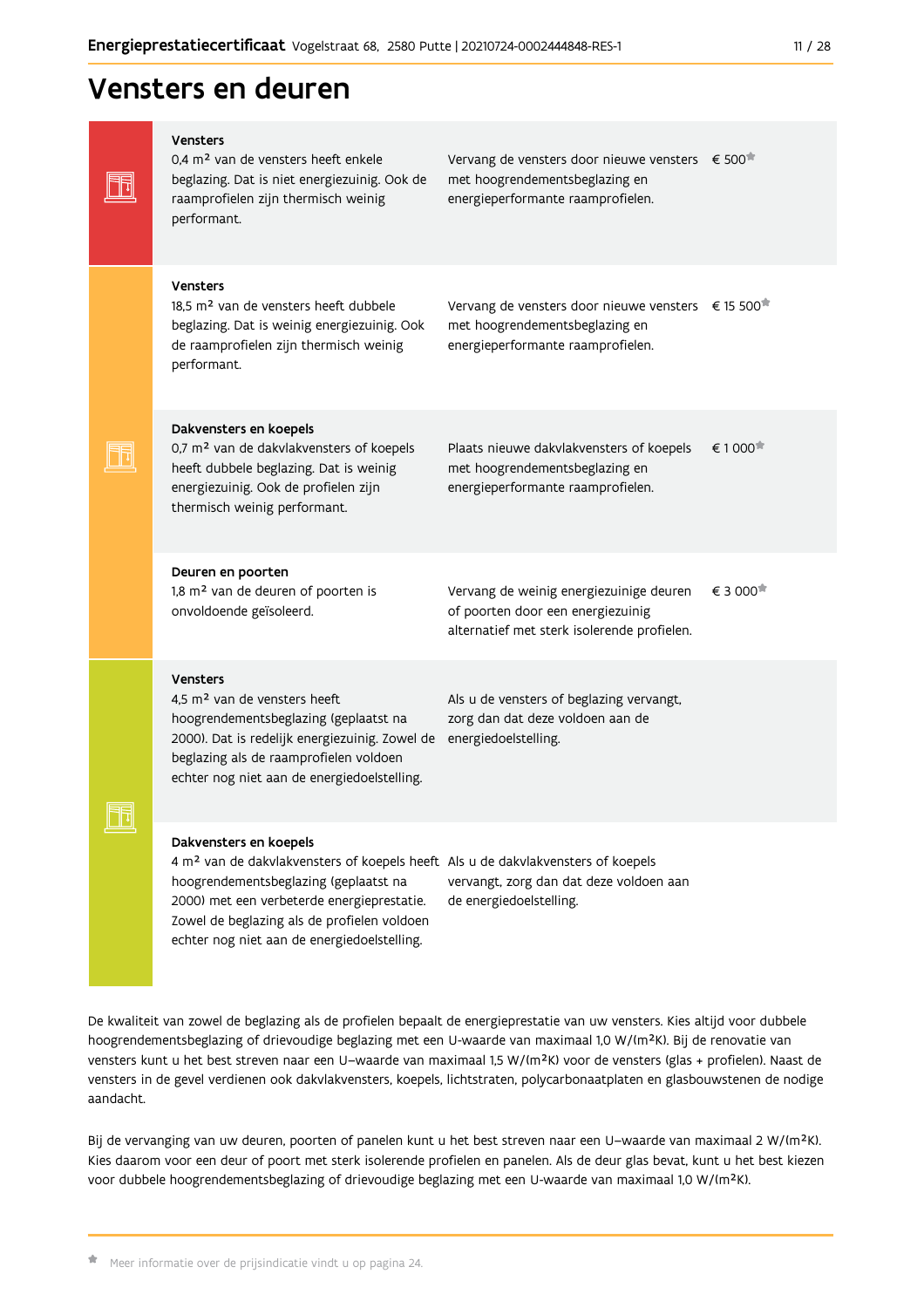Hoogstwaarschijnlijk vervangt u uw buitenschrijnwerk maar één keer. Kies daarom meteen voor de meest energie-efficiënte oplossing.

#### Denk vooruit! ÷

- · Vervangt u eerst uw buitenschrijnwerk en isoleert u pas nadien uw gevels? Zorg er nu al voor dat de buitenmuurisolatie zonder koudebruggen op de profielen van uw vensters en deuren zal kunnen aansluiten. Zo vermijdt u condensatie en schimmelvorming in uw woning.
- Bent u van plan om ventilatie te plaatsen met natuurlijke toevoer, eventueel in combinatie met mechanische afvoer? Bouw dan nu al ventilatieroosters in de vensters in.
- · Bent u van plan geautomatiseerde buitenzonwering te plaatsen? Breng dan nu al de nodige bekabeling aan.

#### Vensters vervangen

Het venster (glas + profielen) in zijn geheel vervangen is op energetisch vlak de beste oplossing. Als het om bepaalde redenen (esthetisch, bouwkundige regelgeving ...) niet mogelijk of gewenst is om het volledige venster te vervangen, vervang dan minstens het glas of plaats een dubbel raam of voorzetglas. Besteed altijd voldoende aandacht aan een luchtdichte plaatsing van het buitenschrijnwerk.

Beschikt u nog over oude rolluikkasten? Vervang ze door geïsoleerde luchtdichte kasten.

#### Deuren, poorten of panelen vervangen

Zorg ervoor dat deuren, poorten of panelen luchtdicht geplaatst worden. Een luchtdichte buitendeur is aan vier kanten uitgerust met een goede dichting. Aan de onderkant van de deur wordt daarvoor vaak gebruikgemaakt van een zogenaamde valdorpel. Dat is een automatisch tochtprofiel dat onzichtbaar in de onderkant van de deur is ingewerkt. Door een mechanisme gaat de valdorpel automatisch naar beneden als de deur dichtgaat en komt hij naar omhoog als de deur geopend wordt.

# Pas op!

· Dankzij de vervanging van het buitenschrijnwerk gaat de luchtdichtheid van uw woning er sterk op vooruit en kan de luchtverversing niet meer gebeuren via spleten en kieren. Voorzie dus een ventilatiesysteem om uw woning te ventileren. Dat is niet enkel essentieel om vochtproblemen te vermijden, maar ook voor uw gezondheid en uw comfort.

Laat u bijstaan door een architect, aannemer of vakman voor deskundig advies en een goede uitvoering van de werken.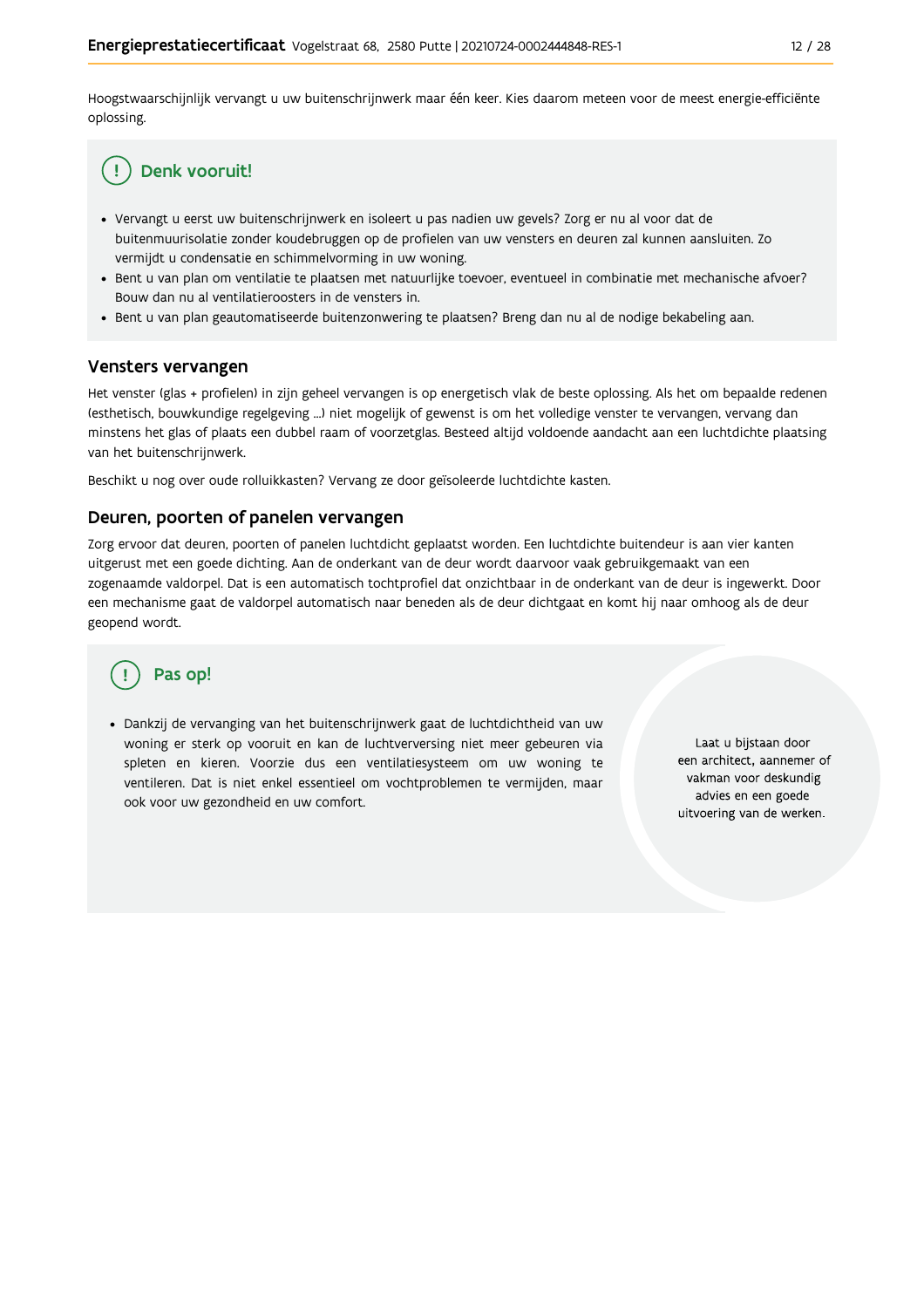#### Technische fiche van de vensters

De energiedeskundige heeft de onderstaande gegevens ingevoerd. Bezorg die gegevens aan uw vakman.

|           | Beschrijving        | Oriëntatie | Helling   | Oppervlakte (m <sup>2</sup> ) | bekend<br>$U$ –waarde l $(W/(m^2K))$ | <b>Beglazing</b> | Buitenzonwering | Profiel | Berekende U-waarde<br>(W/(m <sup>2</sup> K)) |
|-----------|---------------------|------------|-----------|-------------------------------|--------------------------------------|------------------|-----------------|---------|----------------------------------------------|
|           | In voorgevel        |            |           |                               |                                      |                  |                 |         |                                              |
|           | VG1-GL1             | N          | verticaal | 3,3                           | $\overline{\phantom{a}}$             | HR-glas b        |                 | hout    | 1,97                                         |
| $\bullet$ | VG1-GL2             | N          | verticaal | 2,8                           | $\qquad \qquad \blacksquare$         | dubbel glas      | handbediend     | hout    | 2,86                                         |
|           | In achtergevel      |            |           |                               |                                      |                  |                 |         |                                              |
|           | AG1-GL2             | Ζ          | verticaal | 0,7                           | $\blacksquare$                       | HR-glas b        |                 | hout    | 1,97                                         |
| $\bullet$ | AG1-GL1             | Z          | verticaal | 7,3                           | $\overline{\phantom{a}}$             | dubbel glas      | handbediend     | hout    | 2,86                                         |
| ۰         | AG1-GL4             | Z          | verticaal | 5,1                           | $\overline{\phantom{a}}$             | dubbel glas      | handbediend     | hout    | 2,86                                         |
| ۰         | AG1-GL3             | Z          | verticaal | 0,4                           | $\qquad \qquad \blacksquare$         | enkel glas       |                 | hout    | 5,08                                         |
|           | In linkergevel      |            |           |                               |                                      |                  |                 |         |                                              |
|           | LG1-GL1             | O          | verticaal | 1,9                           | $\overline{\phantom{a}}$             | dubbel glas      |                 | hout    | 2,86                                         |
|           | In rechtergevel     |            |           |                               |                                      |                  |                 |         |                                              |
|           | RG1-GL1             | W          | verticaal | 0,4                           | $\blacksquare$                       | HR-glas b        |                 | hout    | 1,97                                         |
| $\bullet$ | RG1-GL2             | W          | verticaal | 1,4                           | $\overline{\phantom{m}}$             | dubbel glas      | handbediend     | hout    | 2,86                                         |
|           | In hellend dak voor |            |           |                               |                                      |                  |                 |         |                                              |
|           | DV1-GL1             | N          | 45        | 1,6                           | $\blacksquare$                       | HR-glas b        | $\overline{a}$  | hout    | 1,97                                         |
| $\bullet$ | DV1-GL2             | N          | 45        | 1,1                           | $\overline{\phantom{a}}$             | HR-glas b        |                 | hout    | 1,97                                         |
| $\bullet$ | DV1-GL4             | N          | 45        | 0,3                           | $\overline{\phantom{a}}$             | HR-glas b        |                 | hout    | 1,97                                         |
| $\bullet$ | DV1-GL5             | N          | 45        | $\mathbf{1}$                  | $\overline{\phantom{a}}$             | HR-glas b        |                 | hout    | 1,97                                         |
| $\bullet$ | DV1-GL3             | N          | 45        | 0,7                           | $\overline{\phantom{m}}$             | dubbel glas      |                 | hout    | 2,86                                         |

#### Legende glastypes

HR-glas b Hoogrendementsglas bouwjaar >= 2000

dubbel glas Gewone dubbele beglazing

#### Legende profieltypes

hout Houten profiel

### Technische fiche van de deuren, poorten en panelen

De energiedeskundige heeft de onderstaande gegevens ingevoerd. Bezorg die gegevens aan uw vakman.

| Beschrijving   | Oriëntatie | (m <sup>2</sup> )<br>vlakte<br>Opper | bekend<br>$\frac{a}{2}$<br>$\widetilde{\mathsf{E}}$<br>gg | bekend<br>$\mathbf{e}_{\mathbf{c}}$<br>$\mathsf E$ | solatie |                   | renovatie<br>Ref jaar | Luchtlaag | paneeltype<br>Deur/ | Profiel | waarde<br>Berekende<br>$(W/(m^2K))$ |
|----------------|------------|--------------------------------------|-----------------------------------------------------------|----------------------------------------------------|---------|-------------------|-----------------------|-----------|---------------------|---------|-------------------------------------|
| Deuren/poorten |            |                                      |                                                           |                                                    |         |                   |                       |           |                     |         |                                     |
| In achtergevel |            |                                      |                                                           |                                                    |         |                   |                       |           |                     |         |                                     |
| AG1-DE1        | Z.         | 1,8                                  | ٠                                                         | -                                                  |         | isolatie onbekend | ٠                     | onbekend  | b                   | hout    | 3,64                                |
|                |            |                                      |                                                           |                                                    |         |                   |                       |           |                     |         |                                     |

hout

enkel glas

#### Legende deur/paneeltypes

**b** deur/paneel niet in metaal

Legende profieltypes

Houten profiel

Enkelvoudige beglazing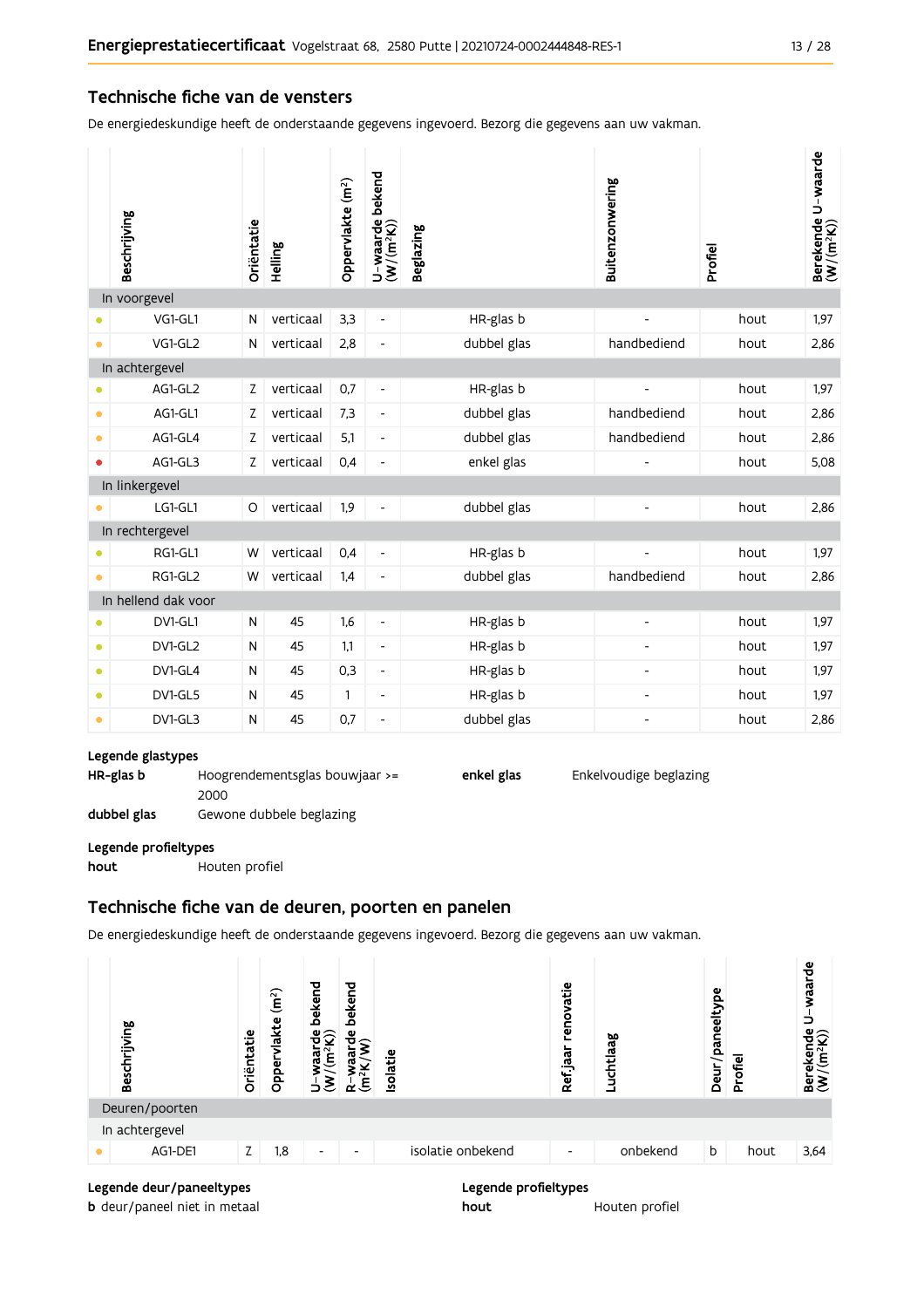# **Muren**



Muur 187 m<sup>2</sup> van de muren is vermoedelijk te weinig geïsoleerd.

Plaats bijkomende isolatie aan de  $\epsilon$  37 000 $\pi$ binnenkant van de muur € 56 500 of plaats bijkomende isolatie aan de buitenkant van de muur.

Bij de isolatie van de muren kunt u het best streven naar een U-waarde van maximaal 0,24 W/(m<sup>2</sup>K). Dat komt overeen met een isolatielaag van ongeveer 14 cm minerale wol, EPS of XPS ( $\lambda_a$  = 0,035 W/(mK)) of 10 cm PUR of PIR ( $\lambda_a$  = 0,023 W/(mK)). Als u de isolatie tussen regelwerk plaatst, breng dan minstens 6 cm extra isolatie aan.

Hoogstwaarschijnlijk renoveert u uw muren maar één keer grondig. Isoleer daarom meteen maximaal. De energiedoelstelling van 0,24 W/(m<sup>2</sup>K) vormt de basis, maar u kunt altijd streven naar beter.

#### Pas op! Ţ

- · De warmteverliezen worden niet alleen beperkt door goed te isoleren, maar ook door luchtlekken te vermijden. Besteed voldoende aandacht aan het luchtdicht aansluiten van de muurisolatie op vensters en deuren, de vloer en het dak.
- · Door het isoleren van de muren gaat de luchtdichtheid van uw woning er op vooruit en kan de luchtverversing niet meer gebeuren via spleten en kieren. Voorzie dus een ventilatiesysteem om uw woning te ventileren. Dat is niet enkel essentieel om vochtproblemen te vermijden, maar ook voor uw gezondheid en uw comfort.

Laat u bijstaan door een architect, aannemer of vakman voor deskundig advies en een goede uitvoering van de werken.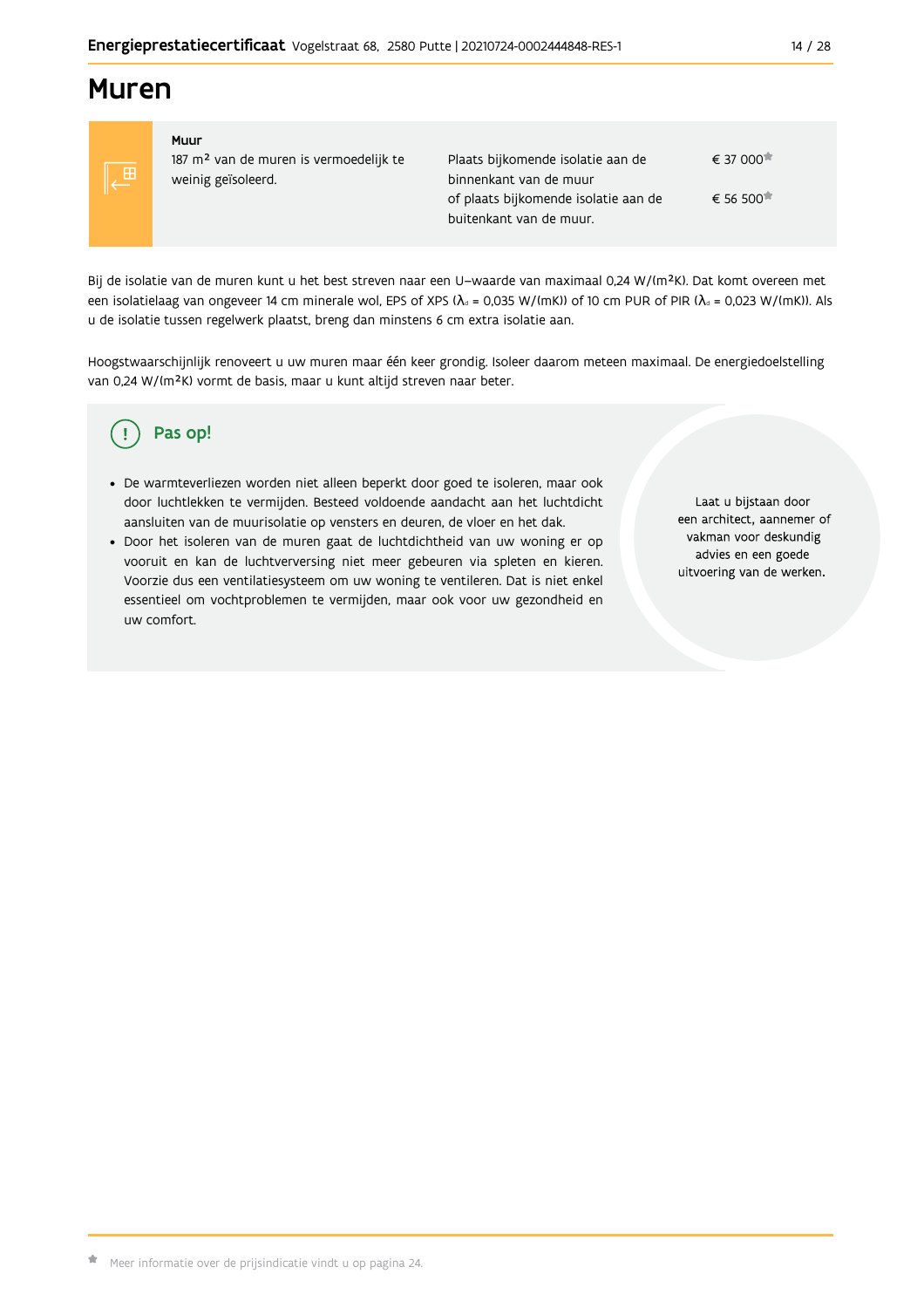### Methodes om buitenmuren te isoleren

Er bestaan een aantal methodes om muren te isoleren. U kunt die methodes combineren om de energiedoelstelling van 0,24 W/(m<sup>2</sup>K) te halen.

#### Muren aan de buitenkant isoleren

Dat kan door een extra buitenmuur met een geïsoleerde spouw op te trekken of door isolatiemateriaal aan te brengen met daarop een bepleistering of een nieuwe gevelbekleding.



1. Buitenmuur | 2. Isolatie | 3. Vochtscherm | 4. Afwerkingslaag | 5. Stijl- en regelwerk (optioneel)

### $\bigoplus$

- Bouwfysisch veruit de beste oplossing.
- Koudebruggen worden weggewerkt.
- · Nieuw uitzicht van de woning.

### $\odot$

#### • Vrij dure oplossing.

- · Niet toepasbaar bij beschermde of siergevels.
- Soms is een stedenbouwkundige vergunning vereist.

# Denk vooruit!

- · Nadien uw dak isoleren? Zorg nu al dat de dakisolatie zal kunnen aansluiten op de muurisolatie.
- · Vernieuw eerst vensters en deuren (indien nodig), zodat de buitenisolatie hierop kan aansluiten.
- Hou nu al rekening met later te plaatsen zonwering.

### Muren aan de binnenkant isoleren

Isolatieplaten kunnen rechtstreeks op de bestaande muur bevestigd worden of een structuur in hout of metaal kan opgevuld worden met isolatie ('voorzetwandsysteem'). Binnenisolatie is een delicaat werk. Vraag advies aan een vakman of laat het uitvoeren door een gecertificeerd aannemer



1. Buitengevel | 2. Isolatie | 3. Dampscherm | 4. Binnenafwerking | 5. Stijl- en regelwerk (optioneel)

#### $\bigoplus$

- Relatief eenvoudig zelf uit te voeren.
- Geen invloed op het uitzicht van de woning.

### ⊝

- Bouwfysisch de meest delicate oplossing.
- · De binnenruimte verkleint en stopcontacten, leidingen en radiatoren moeten worden verplaatst.

# Denk vooruit!

- Vernieuw eerst vensters en deuren (indien nodig), zodat de binnenisolatie hierop kan aansluiten.
- · Breng eventueel wandverstevigingen aan om later kaders en kasten te kunnen ophangen.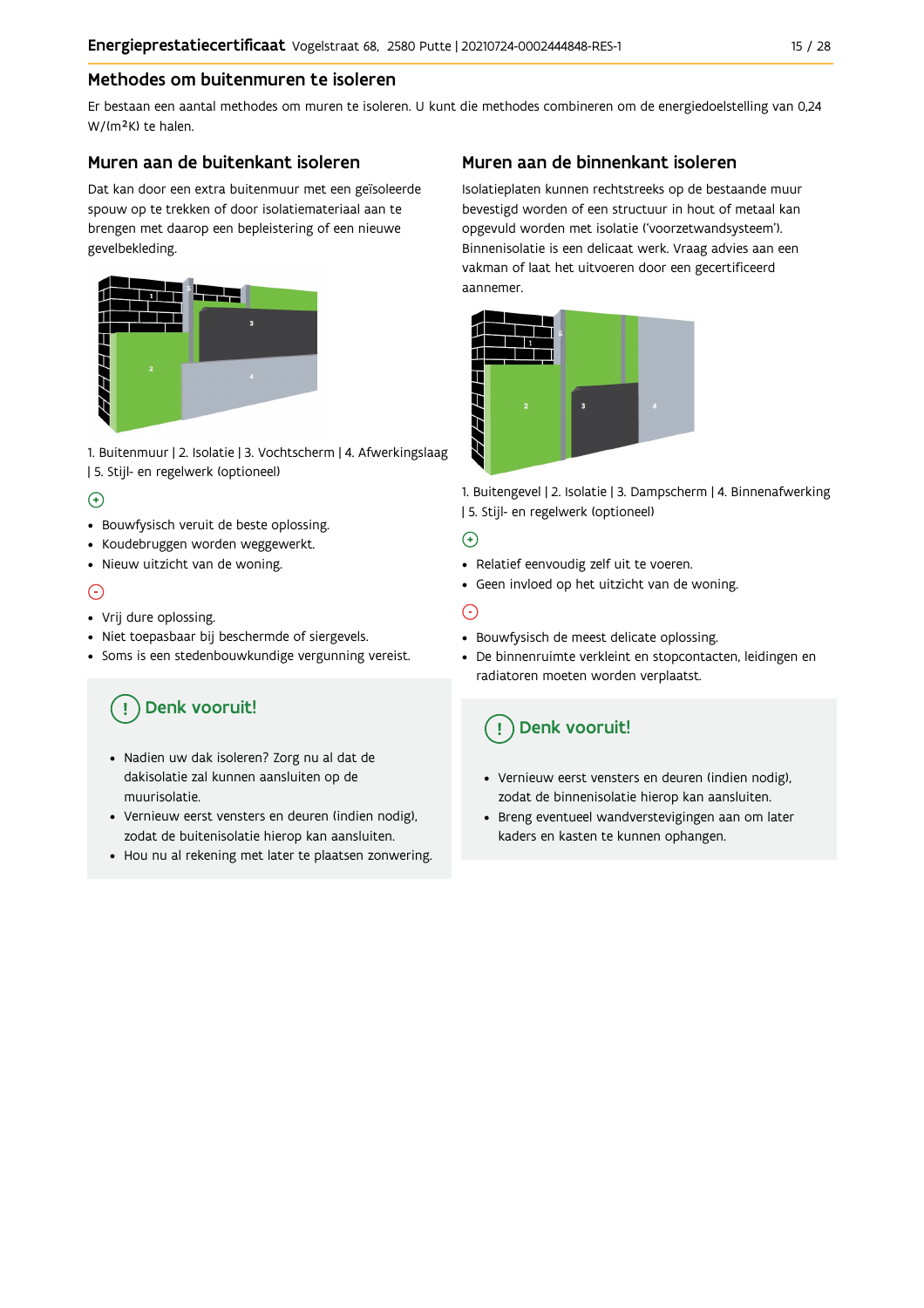#### Technische fiche van de muren

De energiedeskundige heeft de onderstaande gegevens ingevoerd. Bezorg die gegevens aan uw vakman.

|           | Beschrijving | Oriëntatie | Netto-oppervlakte (m <sup>2</sup> ) | Diepte onder maaiveld (m) | U-waarde bekend (W/(m <sup>2</sup> K)) | R-waarde bekend (m <sup>2</sup> K/W) | solatie                                           | Refjaar renovatie        | Luchtlaag            | Muurtype | Berekende U-waarde<br>(W/(m <sup>2</sup> K)) |
|-----------|--------------|------------|-------------------------------------|---------------------------|----------------------------------------|--------------------------------------|---------------------------------------------------|--------------------------|----------------------|----------|----------------------------------------------|
|           | Buitenmuur   |            |                                     |                           |                                        |                                      |                                                   |                          |                      |          |                                              |
|           | Voorgevel    |            |                                     |                           |                                        |                                      |                                                   |                          |                      |          |                                              |
| $\bullet$ | VG1          | N          | 61                                  |                           |                                        |                                      | isolatie aanwezig<br>zonder regelwerk<br>in spouw |                          | aanwezig<br>in spouw | a        | 1,06                                         |
|           | Achtergevel  |            |                                     |                           |                                        |                                      |                                                   |                          |                      |          |                                              |
| $\bullet$ | AG1          | Z          | 58                                  | $\overline{a}$            |                                        |                                      | isolatie aanwezig<br>zonder regelwerk<br>in spouw | $\overline{\phantom{0}}$ | aanwezig<br>in spouw | a        | 1,06                                         |
|           | Rechtergevel |            |                                     |                           |                                        |                                      |                                                   |                          |                      |          |                                              |
| $\bullet$ | RG1          | W          | 34                                  | $\overline{a}$            |                                        | ÷,                                   | isolatie aanwezig<br>zonder regelwerk<br>in spouw | $\overline{\phantom{0}}$ | aanwezig<br>in spouw | a        | 1,06                                         |
|           | Linkergevel  |            |                                     |                           |                                        |                                      |                                                   |                          |                      |          |                                              |
| $\bullet$ | LG1          | $\circ$    | 34                                  |                           |                                        |                                      | isolatie aanwezig<br>zonder regelwerk<br>in spouw |                          | aanwezig<br>in spouw | a        | 1,06                                         |

#### Legende

a muur niet in isolerende snelbouwsteen of cellenbeton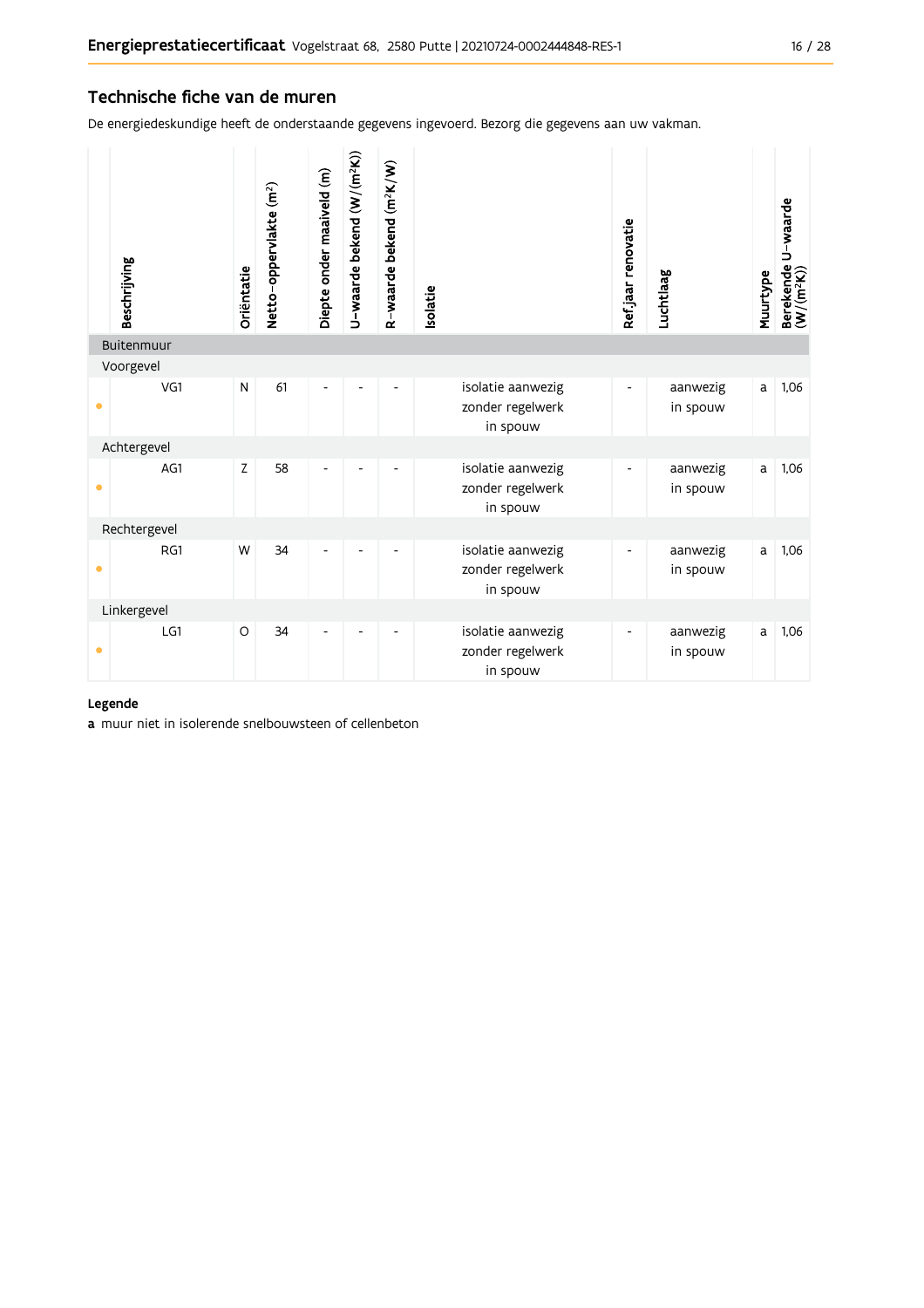# Vloeren



Vloer op volle grond 145 m<sup>2</sup> van de vloer op volle grond is vermoedelijk niet geïsoleerd.

Plaats isolatie in de vloer.

€ 31 500

Bij de isolatie van uw vloeren kunt u het best streven naar een U-waarde van maximaal 0,24 W/(m<sup>2</sup>K). Bij een vloer boven een kelder komt dat overeen met een isolatielaag van ongeveer 10 cm minerale wol ( $\lambda$ <sub>d</sub> = 0,040 W/(mK)) of 7 cm gespoten PUR of PIR ( $\lambda_0$  = 0,030 W/(mK)). Omdat de warmteverliezen naar de grond beperkt zijn, hoeft de isolatielaag in vloeren op volle grond iets minder dik te zijn.

Hoogstwaarschijnlijk renoveert u uw vloer(en) maar één keer grondig. Isoleer daarom meteen maximaal. De energiedoelstelling van 0,24 W/(m<sup>2</sup>K) vormt de basis, maar u kunt altijd streven naar beter.

#### Een vloer op volle grond isoleren

Om het niveau van uw vloer te kunnen behouden wordt de vloerbedekking, dekvloer en draagvloer afgebroken en wordt de nodige grond uitgegraven. Let daarbij wel op dat uw funderingen diep genoeg zitten. De isolatie wordt op een nieuwe betonplaat aangebracht en afgewerkt met een nieuwe dekvloer en nieuwe vloerbedekking.

Als het geen probleem is dat uw vloer verhoogt, dan is enkel de afbraak van de dekvloer en de vloerbedekking nodig. De isolatie wordt dan op de behouden draagvloer aangebracht en afgewerkt met een nieuwe dekvloer en vloerbedekking. Controleer hierbij altijd of de draagkracht van uw bestaande vloer voldoende groot is.

#### Denk vooruit!  $\mathbf{I}$

- · Nadien uw muren isoleren? Zorg nu al dat de muurisolatie zal kunnen aansluiten op de vloerisolatie. Zo vermijdt u koudebruggen.
- Nadien uw installatie voor ruimteverwarming vervangen? Overweeg dan nu al om vloerverwarming te plaatsen.
- · Denk bij de renovatie van uw vloer al aan de installaties die u later wilt aanpassen. Plaats eventueel wachtbuizen voor technieken (bv. elektriciteitsleidingen) die u later nog wilt toevoegen.

### Pas op!

· Door het isoleren van de vloer is het mogelijk dat de luchtdichtheid van uw woning er sterk op vooruit gaat. De luchtverversing kan dan niet meer gebeuren via spleten en kieren. Voorzie dus een ventilatiesysteem om uw woning te ventileren. Dat is niet enkel essentieel om vochtproblemen te vermijden, maar ook voor uw gezondheid en uw comfort.

Laat u bijstaan door een architect, aannemer of vakman voor deskundig advies en een goede uitvoering van de werken.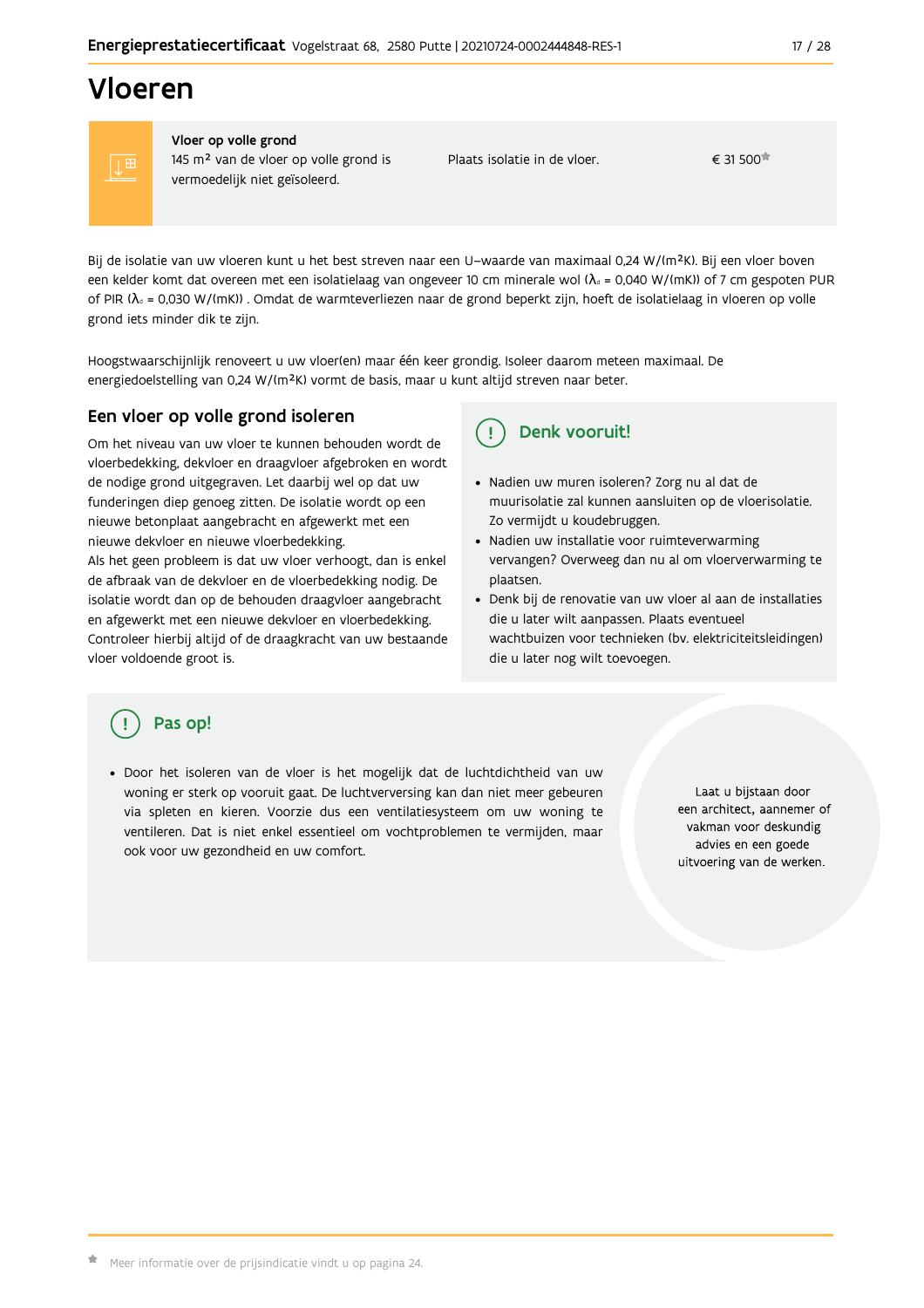#### Technische fiche van de vloeren

De energiedeskundige heeft de onderstaande gegevens ingevoerd. Bezorg die gegevens aan uw vakman.



#### Legende

a vloer niet in cellenbeton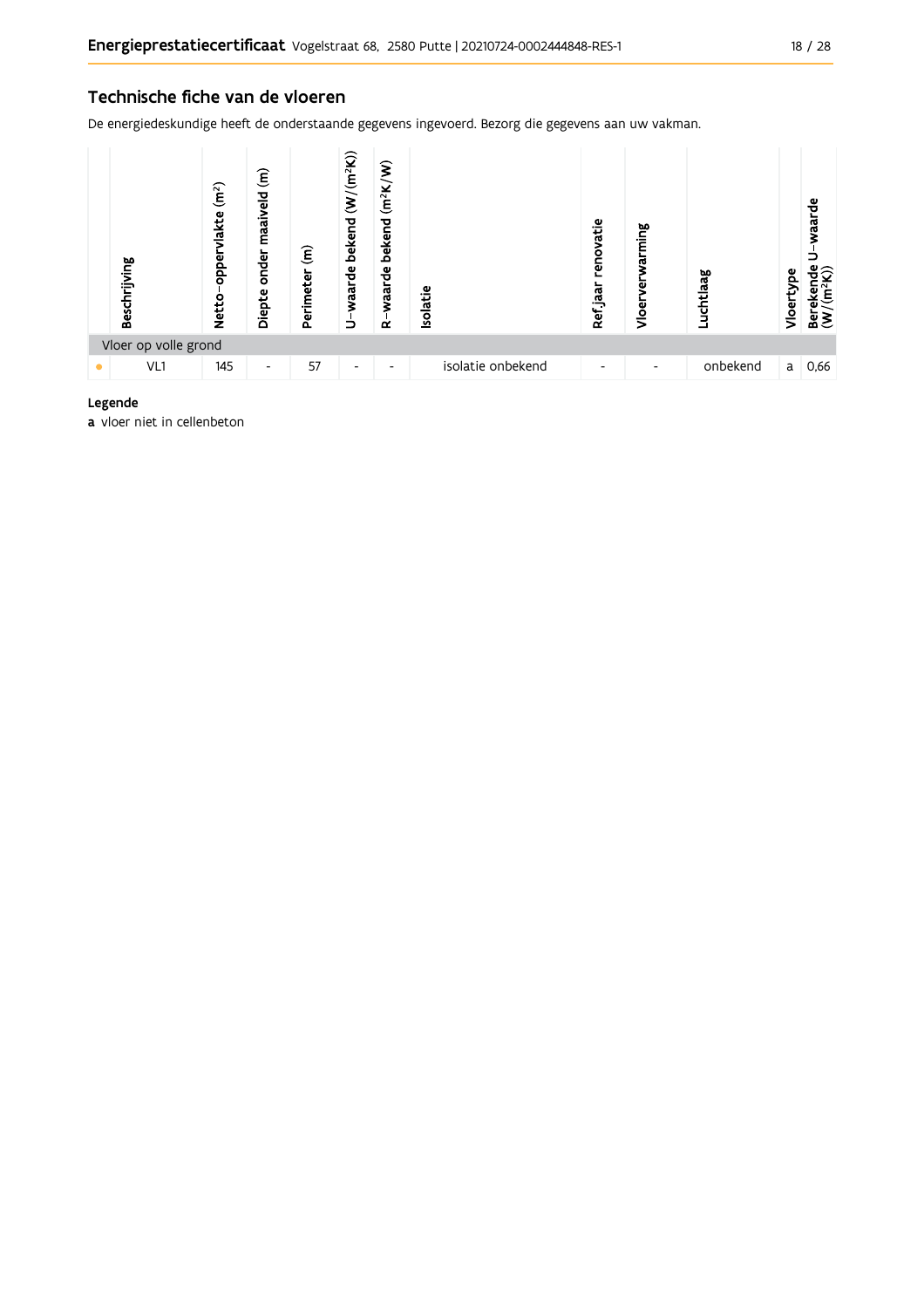# Ruimteverwarming

#### Verwarming

| 1% van de woning wordt verwarmd met een Er is echter ook een condenserende ketel |                                          | € 500 |
|----------------------------------------------------------------------------------|------------------------------------------|-------|
| accumulerende) kachel.                                                           | aanwezig. Verwijder de kachel(s) en      |       |
|                                                                                  | onderzoek of het mogelijk is om de       |       |
|                                                                                  | ruimtes, die momenteel door de kachel(s) |       |
|                                                                                  | verwarmd worden, aan de condenserende    |       |
|                                                                                  | ketel te koppelen. Plaats een            |       |
|                                                                                  | afgiftesysteem, bij voorkeur op lage     |       |
|                                                                                  | temperatuur.                             |       |
|                                                                                  |                                          |       |



m

Proficiat! De verwarmingsinstallatie met condenserende ketel voldoet aan de energiedoelstelling.

Bij de renovatie van uw verwarmingsinstallatie kunt u het best kiezen voor een energiezuinig systeem. Gebruik zo veel mogelijk hernieuwbare energiebronnen.

### Aankoppelen aan het aanwezige toestel

Er is in uw woning al een efficiënt verwarmingstoestel aanwezig. Onderzoek of het mogelijk is om de niet efficiënt verwarmde ruimtes aan dat toestel aan te koppelen. Ga ook na of het toestel voorzien is van een optimale centrale regeling, zoals een kamerthermostaat in combinatie met een buitenvoeler.

### Afgiftesysteem op lage temperatuur

Bij uw renovatie kunt u het best kiezen voor een afgiftesysteem met een zo laag mogelijke werkingstemperatuur. Er zijn twee gangbare systemen.

#### Radiatoren of convectoren op lage temperatuur

Radiatoren of convectoren op lage temperatuur zien er hetzelfde uit als de standaardvarianten, maar worden gevoed met water van maximaal 45 graden in plaats van 70 graden of meer.

### $\bigoplus$

• Snel systeem waardoor uw woning snel opwarmt.

#### $\odot$

· Radiatoren op lage temperatuur zijn iets groter en nemen dus meer ruimte in.

### Vloer- of wandverwarming

Bij vloer- of wandverwarming wordt water van 30 tot 40 graden door leidingen in uw vloer of wand gestuwd om het op te warmen.

 $\bigoplus$ 

· Hoog comfortgevoel omdat de warmte gelijkmatig over de hele ruimte wordt verspreid en de gevoelstemperatuur hoger ligt dan de luchttemperatuur.

G

· Traag systeem waardoor uw woning maar geleidelijk aan opwarmt.

#### Denk vooruit! Ţ

- · Overweegt u op lage temperatuur te verwarmen, controleer dan eerst of uw centrale verwarmingstoestel daarvoor geschikt is.
- · Bent u van plan om vloerverwarming te plaatsen, plaats dan eerst voldoende isolatie in de vloer. Hou er rekening mee dat u achteraf geen isolatie meer kunt bijplaatsen boven op de vloer.
- · Bent u van plan om wandverwarming te plaatsen, plaats dan eerst voldoende isolatie in de muur. Hou er rekening mee dat u achteraf geen isolatie meer kunt bijplaatsen aan de binnenkant.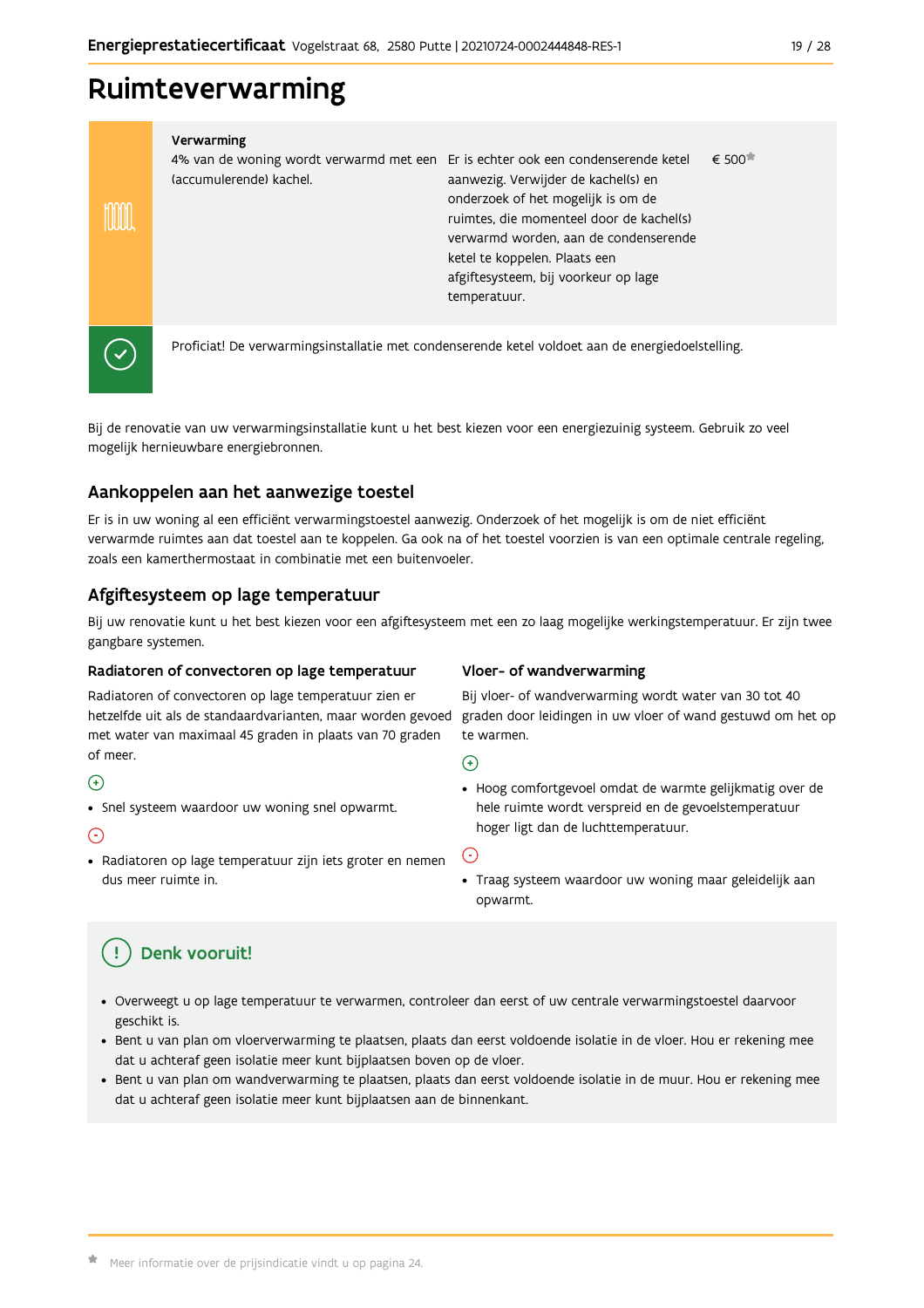#### Pas op!  $\left( \begin{array}{c} 1 \end{array} \right)$

- · Kiest u voor gefaseerd renoveren? Na bepaalde renovatiemaatregelen zult u minder hoeven te verwarmen. Hou er nu al rekening mee als u een verwarmingsoplossing kiest.
- . Let op dat u de kamerthermostaat niet plaatst tegen een buitengevel, naast een verwarmingselement of op een plaats waar veel tocht is. De regeling van uw verwarming werkt dan niet goed.

Laat u bijstaan door een architect, aannemer of vakman voor deskundig advies en een goede uitvoering van de werken.

#### Technische fiche van de ruimteverwarming

De energiedeskundige heeft de onderstaande gegevens ingevoerd. Bezorg die gegevens aan uw vakman.

### Installaties met één opwekker

|                                 | RV1                      | RV <sub>2</sub>          |  |
|---------------------------------|--------------------------|--------------------------|--|
|                                 | $\odot$                  | $\circledR$              |  |
| Omschrijving                    | $\overline{a}$           | $\overline{a}$           |  |
| Type verwarming                 | centraal                 | decentraal               |  |
| Aandeel in volume (%)           | 96%                      | 4%                       |  |
| Installatierendement (%)        | 80%                      | 32%                      |  |
| Aantal opwekkers                | $\mathbf{1}$             | $\mathbf{1}$             |  |
| Opwekking                       |                          |                          |  |
|                                 | $\odot$                  | $\overline{\phantom{a}}$ |  |
| Type opwekker                   | individueel              | $\overline{\phantom{a}}$ |  |
| Energiedrager                   | gas                      | hout                     |  |
| Soort opwekker(s)               | condenserende ketel      | kachel                   |  |
| Bron/afgiftemedium              | $\overline{a}$           | $\overline{a}$           |  |
| Vermogen (kW)                   | $\overline{a}$           | $\overline{a}$           |  |
| Elektrisch vermogen WKK<br>(kW) | $\overline{\phantom{a}}$ | $\overline{a}$           |  |
| Aantal (woon)eenheden           | $\overline{\phantom{a}}$ | $\overline{\phantom{a}}$ |  |
| Rendement                       | $\overline{a}$           | $\blacksquare$           |  |
| Referentiejaar fabricage        | $\overline{a}$           | $\blacksquare$           |  |
| Labels                          | HR-top                   | $\overline{\phantom{a}}$ |  |
| Locatie                         | binnen beschermd         |                          |  |
|                                 | volume                   |                          |  |
| Distributie                     |                          |                          |  |
| Externe stookplaats             | nee                      | $\overline{\phantom{a}}$ |  |
| Ongeïsoleerde leidingen (m)     | 0m ≤ lengte ≤ 2m         | ÷,                       |  |
| Ongeïsoleerde combilus (m)      | $\overline{a}$           | $\overline{a}$           |  |
| Aantal (woon)eenheden op        |                          |                          |  |
| combilus                        |                          |                          |  |
| Afgifte & regeling              |                          |                          |  |
| Type afgifte                    | radiatoren/convectoren   | $\overline{\phantom{a}}$ |  |
| Regeling                        | pompregeling             |                          |  |
|                                 | thermostatische          |                          |  |
|                                 | radiatorkranen           |                          |  |
|                                 | kamerthermostaat         |                          |  |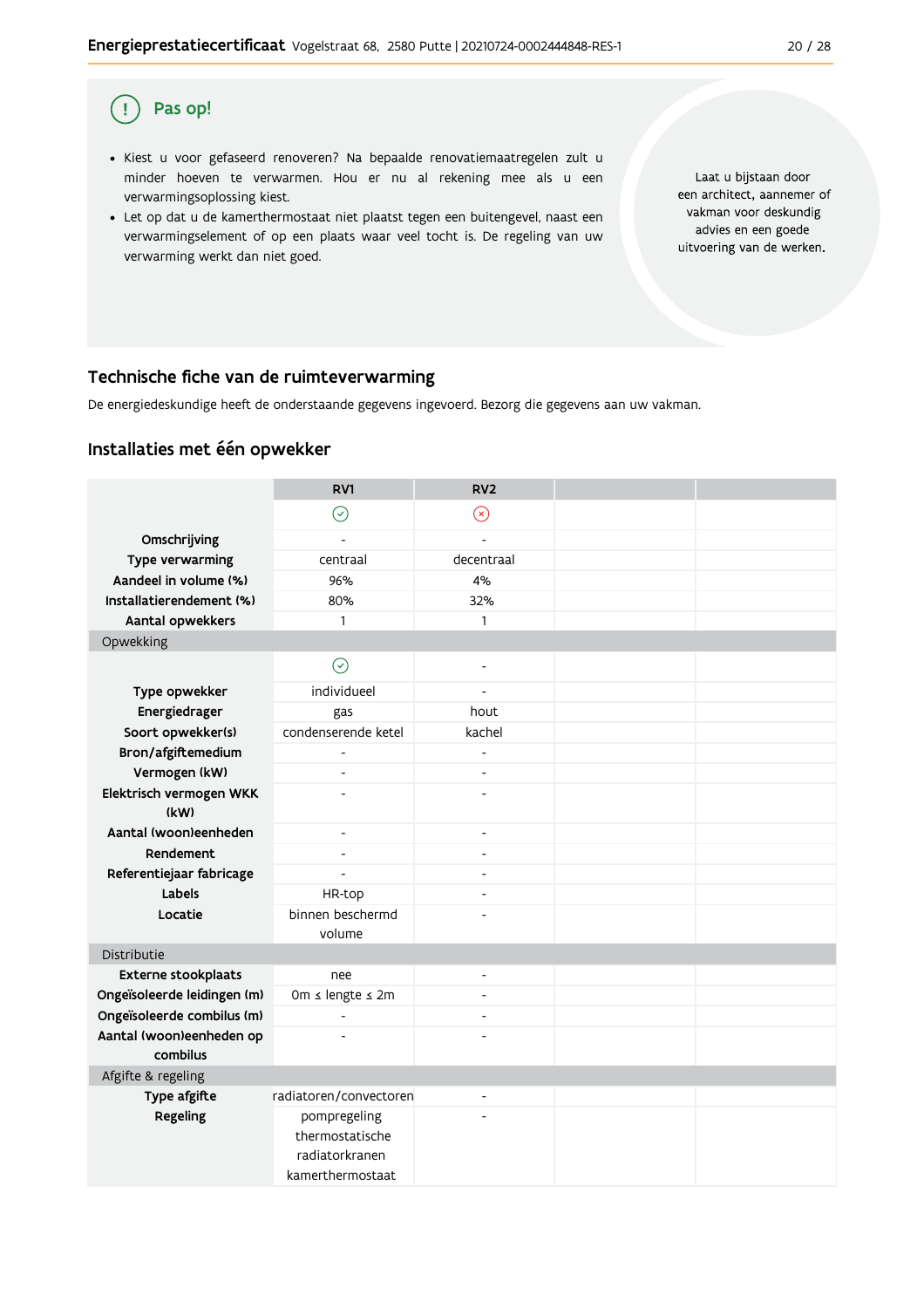# Installaties voor zonne-energie



#### Zonneboiler

Er is geen zonneboiler aanwezig.

Volgens de zonnekaart is het dak geschikt € 5 000 voor 4,8 m<sup>2</sup> zonnecollectoren. Overweeg de plaatsing van een zonneboiler.

Zonnepanelen Er zijn geen zonnepanelen aanwezig.

Volgens de zonnekaart is het dak geschikt  $\epsilon$  4 500<sup> $\star$ </sup> voor 18,3 m<sup>2</sup> zonnepanelen. Overweeg de plaatsing van zonnepanelen.

De voorgestelde aanbevelingen zijn gebaseerd op de informatie uit de zonnekaart. De zonnekaart berekent automatisch het zonnepotentieel voor uw woning en geeft een indicatie van het aantal zonnepanelen én zonnecollectoren dat u op uw dak zou kunnen plaatsen.

De zonnekaart gaat uit van het elektriciteits- en watergebruik van een standaardgezin. Hou er bij de bepaling van de grootte van de te plaatsen installatie rekening mee dat uw eigen elektriciteits- en watergebruik daarvan kan afwijken.

Als er nog geen installaties op zonne-energie aanwezig zijn, geven de aanbevelingen steeds beide opties weer. Hoewel het op energetisch vlak het best is om beide installaties te plaatsen, zal dat door plaatsgebrek op uw dak in de praktijk echter niet altijd mogelijk zijn.

Voor meer informatie over de berekening van het zonnepotentieel kunt u terecht op de zonnekaart via www.energiesparen.be/zonnekaart.

#### Zonnepanelen

Zonnepanelen (ook wel fotovoltaïsche panelen of PV-panelen genoemd) zetten de energie van de zon om in elektriciteit.

Bij de bepaling van het aantal te plaatsen zonnepanelen kunt u ervoor kiezen om alleen uw eigen elektriciteitsverbruik te dekken of om meteen het volledige beschikbare dakoppervlak te henutten

Om de zonnepanelen optimaal te laten renderen, plaatst u ze tussen oostelijke en westelijke richting onder een hoek van 20° tot 60°.

### Zonneboiler

Zonnecollectoren zetten de energie van de zon om in warmte. Een zonneboilerinstallatie bestaat uit zonnecollectoren op het dak en een opslagvat voor warm water. Een zonneboiler verwarmt een deel van het sanitair warm water met gratis zonnewarmte. Als de installatie voldoende groot is, kan ze ook in een deel van uw behoefte voor ruimteverwarming voorzien. Hou er wel rekening mee dat een zonnecollector het hoogste rendement behaalt in de zomer. Het rendement in de winter ligt beduidend lager.

Om de zonnecollectoren optimaal te laten renderen, plaatst u ze tussen oostelijke en westelijke richting onder een hoek van 20° tot 60°.



1. Zonnepaneel | 2. Omvormer | 3. Elektrische toestellen



1. Zonnecollector | 2. Opslagvat zonneboiler | 3. Sanitair warm water | 4. Afgifte-element voor ruimteverwarming (optioneel)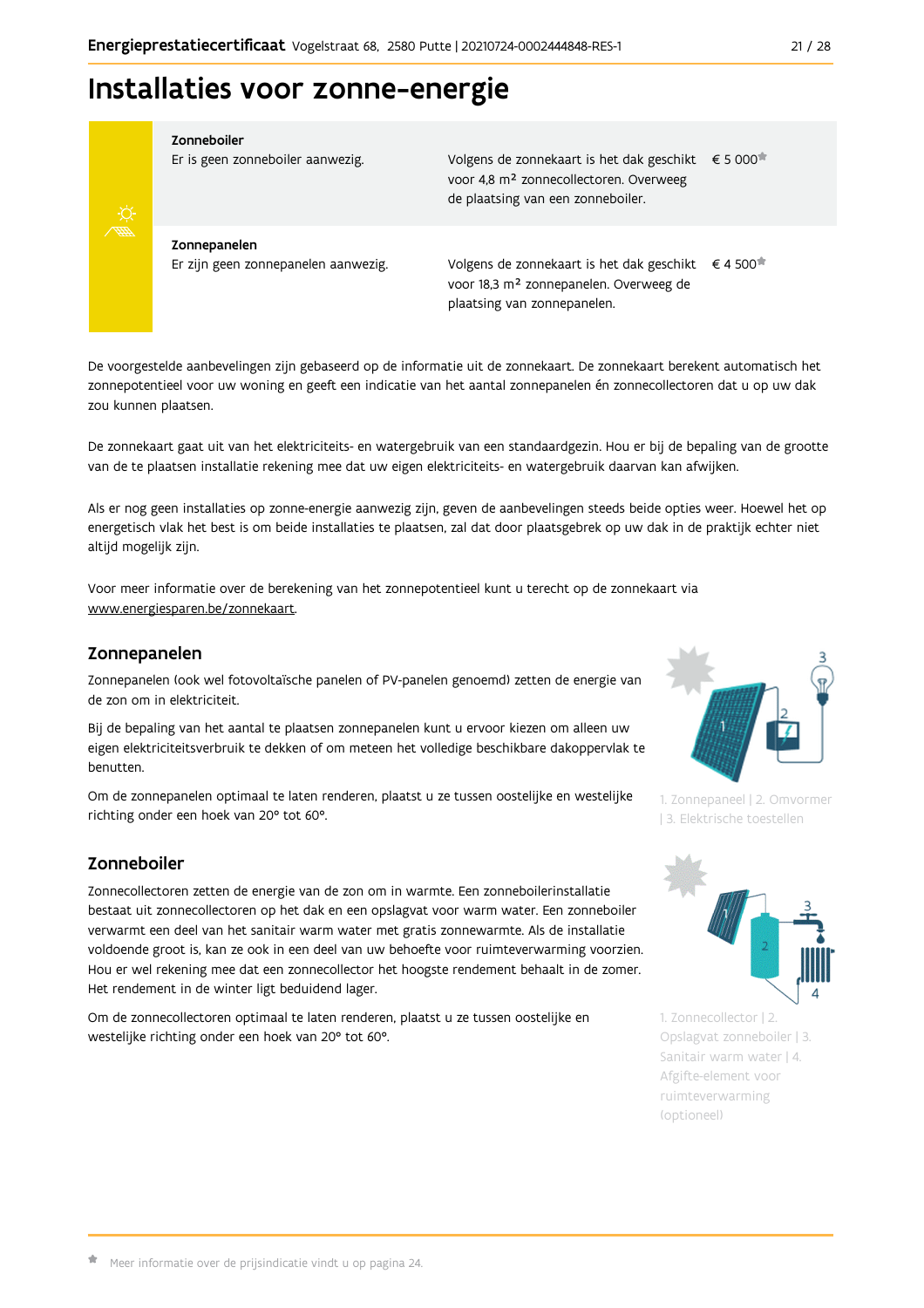#### Denk vooruit! Ţ

- · Zorg ervoor dat het dak waarop u de zonnepanelen of zonnecollectoren plaatst, goed is geïsoleerd. Als de installaties geplaatst zijn, kunt u het dak alleen nog aan de onderkant isoleren.
- · De groenste én de goedkoopste stroom is de stroom die u niet verbruikt. Probeer daarom eerst overbodig elektriciteitsverbruik te vermijden door bijvoorbeeld het sluimerverbruik te verminderen.
- · Beperk ook het gebruik van sanitair warm water door gebruik te maken van een spaardouchekop, een debietbegrenzer of een douchewarmtewisselaar.

#### Pas op! ( !

- · Schaduw van gebouwen, bomen en schoorstenen vermindert de opbrengst van zonnepanelen en zonnecollectoren.
- Informeer bij uw gemeentebestuur of u een bouwvergunning moet aanvragen voor de plaatsing van zonnepanelen of zonnecollectoren.

Laat u bijstaan door een architect, aannemer of vakman voor deskundig advies en een goede uitvoering van de werken.

#### Technische fiche van de installaties op zonne-energie

Geen installaties op zonne-energie aanwezig.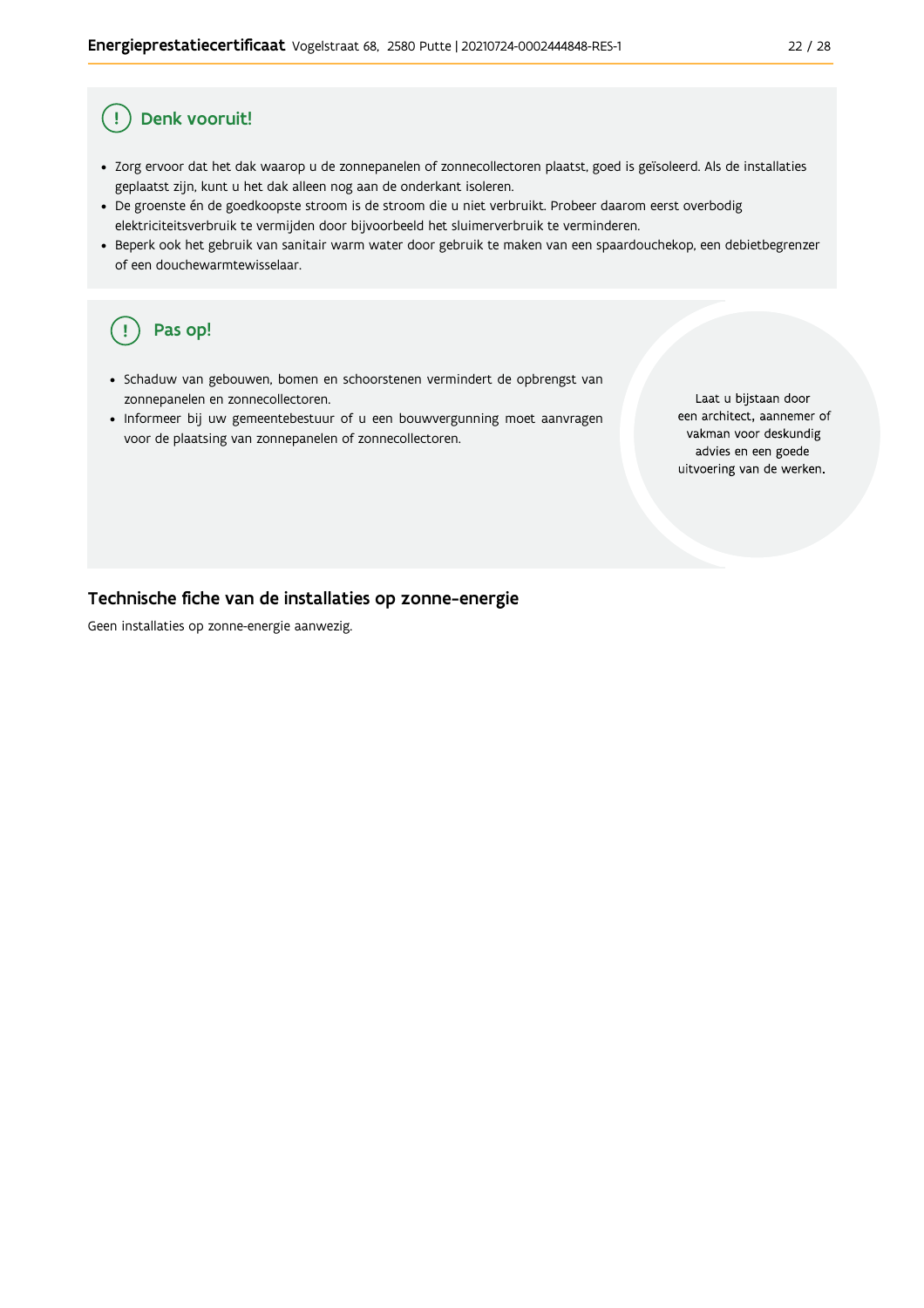# Overige installaties

### Sanitair warm water



Uw woning beschikt niet over een zonneboiler. Overweeg de plaatsing van een zonneboiler of warmtepompboiler. Daarmee kunt u energie besparen.

|                                    | SWW1                     |  |
|------------------------------------|--------------------------|--|
| <b>Bestemming</b>                  | keuken en badkamer       |  |
| Opwekking                          |                          |  |
| Soort                              | individueel              |  |
| Gekoppeld aan ruimteverwarming     | ja, aan rv1              |  |
| Energiedrager                      |                          |  |
| Type toestel                       |                          |  |
| Referentiejaar fabricage           | $\overline{\phantom{a}}$ |  |
| Energielabel                       | $\overline{\phantom{a}}$ |  |
| Opslag                             |                          |  |
| Aantal voorraadvaten               | $\mathbf{1}$             |  |
| Aantal (woon)eenheden              |                          |  |
| Volume (I)                         | 200                      |  |
| Omtrek (m)                         | $\blacksquare$           |  |
| Hoogte (m)                         | $\overline{\phantom{a}}$ |  |
| Isolatie                           | aanwezig                 |  |
| Label                              |                          |  |
| Opwekker en voorraadvat één geheel | neen                     |  |
| Distributie                        |                          |  |
| Type leidingen                     | gewone leidingen         |  |
| Lengte leidingen (m)               | > 5m                     |  |
| Isolatie leidingen                 |                          |  |
| Aantal (woon)eenheden op leidingen | $\overline{\phantom{a}}$ |  |

### Ventilatie

<u>99</u> Uw woning beschikt mogelijk niet over voldoende ventilatievoorzieningen. Een goede ventilatie is echter noodzakelijk om een gezond binnenklimaat te garanderen. Voorzie bij uw renovatie daarom in een ventilatiesysteem. Om energie te besparen, kunt u het best kiezen voor een systeem met vraagsturing of warmteterugwinning.

| Type ventilatie | geen of onvolledig |
|-----------------|--------------------|

#### **Koeling**

 $-\bigcirc$ Uw woning heeft kans op oververhitting, ondanks de aanwezige zonwering. Vermijd de plaatsing van een koelinstallatie, want die verbruikt veel energie. Bekijk of andere maatregelen mogelijk zijn om oververhitting tegen te gaan: 's nachts intensief ventileren, bijkomende zonwering ...

| Koelinstallatie | afwezig |
|-----------------|---------|
|                 |         |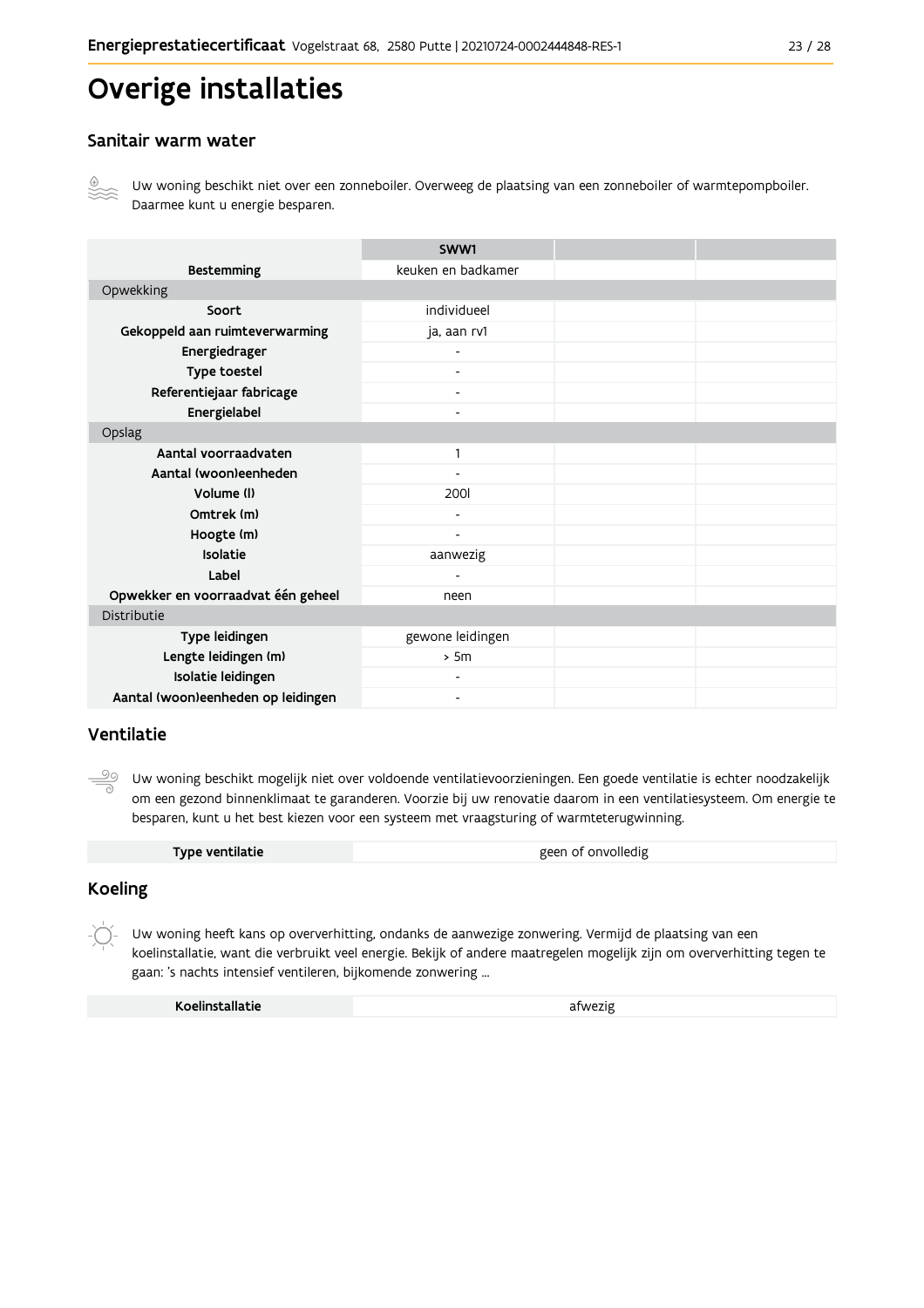# **Toelichting prijsindicaties**

### Deze toelichting beschrijft hoe de prijsberekeningen zijn opgemaakt.

De prijzen op het EPC zijn indicatieve gemiddelden die op geautomatiseerde wijze berekend zijn en afgerond zijn op 500 euro. Op basis van actuele gemiddelde eenheidsprijzen en de hoeveelheden die de energiedeskundige opgemeten heeft, berekent de software de prijsindicaties voor de aanbevolen werken. De prijsindicaties kunnen afwijken van de offerteprijzen van uw aannemer.

In de praktijk zijn vaak verschillende uitvoeringsmethodes mogelijk die niet evenveel kosten. Elke methode heeft voor- en nadelen. Het EPC oordeelt niet welke uitvoeringsmethode u het best kunt toepassen bij uw renovatie. Daarom geeft het een prijsindicatie voor de meest gangbare uitvoeringsmethode(s). Als er verschillende gangbare uitvoeringsmethodes zijn, toont het EPC de prijsindicatie voor de verschillende uitvoeringsmethodes.

De energiedeskundige controleert de prijsindicaties en de technische uitvoerbaarheid van de aanbevolen werken niet.

#### De berekening

De prijsindicaties op het EPC zijn geen volledige raming van uw renovatiebudget.

Renovatiewerken die geen betrekking hebben op de verbetering van de energieprestatie van uw woning (zoals een keuken- of badkamerrenovatie), worden niet in rekening gebracht.

In de tabellen verderop leest u welke kosten vervat zitten in de prijsindicaties en welke niet.

#### De aannames

Bij de berekening worden aannames gedaan (bijvoorbeeld: het dakgebinte is gezond; het onderdak is in goede staat; er is geen vochtprobleem in de muren; de muren hebben een standaardopbouw). Het is mogelijk dat de aannames niet van toepassing zijn op de specifieke toestand van uw woning. Dat kan ertoe leiden dat bijkomende werken nodig zijn, dat andere prijzen van toepassing zijn of dat bepaalde werken een specifieke techniek vragen. Het is ook mogelijk dat u de werken niet mag uitvoeren zonder vergunning. Vraag altijd advies aan een architect, aannemer of andere vakman. Werk samen met vakmensen die in orde zijn met de verzekeringsplicht, sociale en fiscale plichten.

#### De eenheidsprijzen

De gemiddelde eenheidspriizen die in de berekening gebruikt worden, zijn inclusief de kostpriis van standaardproducten van goede kwaliteit, plaatsingskosten, vervoerskosten, de stortkosten bij afbraak en 6% btw. Ze houden geen rekening met marktschommelingen of regionale prijsverschillen. Er wordt een meerprijs ingerekend voor kleine hoeveelheden en een minprijs voor grote hoeveelheden. De eenheidsprijzen zijn bepaald op basis van de volgende bronnen: Arch-index <2012-2017>, Aspen Index <2018>, UPA-BUA-Arch<2017> en overleg met vakmensen.

#### Meer informatie

Meer informatie over de prijsberekeningen vindt u op www.energiesparen.be.

#### In detail bekeken

Volgende kosten zijn te afhankelijk van de situatie en worden daarom bij geen enkele prijsindicatie in rekening gebracht:

- Algemene overkoepelende kosten, zoals loonkosten van de architect of ingenieur en coördinatiekosten;
- Werfinstallaties:
- · Vergunningen, zoals een bouwvergunning of een vergunning voor de inname van het openbaar terrein;
- Toeslagen voor werken in bepaalde regio's en grootstedelijke contexten:
- · Moeilijke bereikbaarheid van (een deel) van het gebouw;
- · Obstructies door naburige percelen, gebouwen en bomen;
- · Cultuurhistorische context of elementen, erfgoed (want niet alle uitvoeringsmethodes zijn dan mogelijk);
- · Technische complexiteit ten gevolge van eigenaardigheden aan het gebouw;
- · Opmaak van een asbestinventaris en verwijderen van asbest;
- · Meerprijzen omdat de werken niet in één fase kunnen worden uitgevoerd.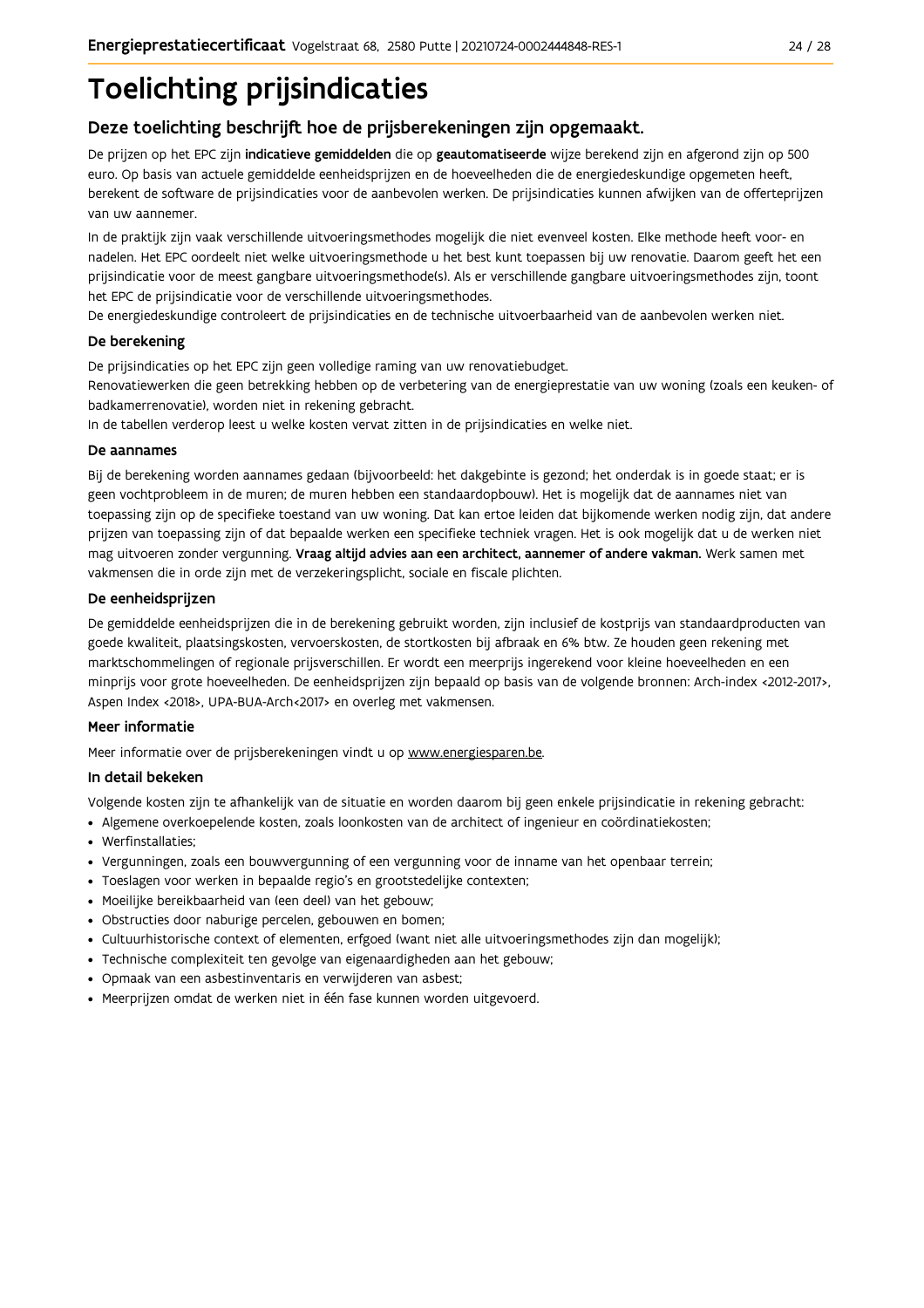In de onderstaande tabel wordt per maatregel aangegeven welke kosten wel en welke kosten niet zijn opgenomen in de berekening. Bij de werken die niet zijn inbegrepen, wordt aangenomen dat de werken niet altijd noodzakelijk zijn, of dat het element in goede staat is, gezond, stabiel, voldoende draagkrachtig, droog, correct geplaatst ...

Als u werken combineert, kan dit een prijsvoordeel opleveren.

|                                           | Inbegrepen werken                                                                                                                                                                                                                                                                                                                                                                                                                                                                                                                                                                                                                                                                                                                               | Niet inbegrepen                                                                                                                                                                                                                                                                                                                                                                                                                     |
|-------------------------------------------|-------------------------------------------------------------------------------------------------------------------------------------------------------------------------------------------------------------------------------------------------------------------------------------------------------------------------------------------------------------------------------------------------------------------------------------------------------------------------------------------------------------------------------------------------------------------------------------------------------------------------------------------------------------------------------------------------------------------------------------------------|-------------------------------------------------------------------------------------------------------------------------------------------------------------------------------------------------------------------------------------------------------------------------------------------------------------------------------------------------------------------------------------------------------------------------------------|
| <b>Hellend dak</b>                        | · Indien aanwezig: verwijderen van dunne<br>oude isolatielaag en dampscherm<br>Isoleren aan de binnenkant · Plaatsen van nieuwe isolatie en<br>dampscherm<br>• Maken van aansluitingen met dakvensters<br>en dakkapellen<br>· Dakdoorvoeren voor rookgasafvoer,<br>ventilatie of verluchting van sanitair<br>(exclusief de afvoeren)                                                                                                                                                                                                                                                                                                                                                                                                            | • Afbraak en nieuwe plaatsing van een<br>standaard afwerking<br>Er wordt aangenomen dat volgende elementen<br>kunnen behouden worden:<br>• Dakstructuur<br>• Onderdak<br>• Dakbedekking<br>· Regenwaterafvoer (goten en afvoerbuizen)                                                                                                                                                                                               |
| Hellend dak<br>Isoleren aan de buitenkant | • Verwijderen van onderdak, dakbedekking en<br>dakgoten<br>· Indien aanwezig: verwijderen van oude<br>buitenisolatie en dampscherm<br>· Plaatsen van onderdak, dakbedekking<br>(gemiddelde van dakpannen en kunstleien)<br>en dakgoten<br>· Plaatsen van nieuwe isolatie en<br>dampscherm<br>• Maken van aansluitingen met dakvensters,<br>dakkapellen en andere dakvlakken<br>• Afnemen en herplaatsen van bestaande<br>PV-panelen of zonneboiler<br>· Dakdoorvoeren voor rookgasafvoer,<br>ventilatie of verluchting van sanitair<br>(exclusief de afvoeren)<br>• Een kraan of lastenlift                                                                                                                                                     | • Vergroten van de dakranduitsprong bij een<br>deel van de gevels.<br>· Bijkomende werken voor een goede<br>aansluiting met reeds aanwezige<br>muurisolatie of andere isolatielagen<br>(koudebruggen vermijden)<br>Er wordt aangenomen dat volgende elementen<br>kunnen behouden worden:<br>• Dakstructuur<br>• Binnenafwerking<br>· Aan de binnenzijde reeds aanwezige<br>isolatielagen met dampscherm<br>· Regenwaterafvoerbuizen |
| Muren<br>Isoleren aan de binnenkant       | • Afbraak van vloerplinten en vensterbanken<br>• Afnemen en herplaatsen van aanwezige<br>radiatoren/convectoren. inclusief<br>aanpassingen aan leidingen<br>· Plaatsen van isolatie en dampscherm,<br>inclusief stijl- en regelwerk bij half-stijve<br>isolatieplaten<br>· Bij de onderbreking van isolatielaag door<br>binnenmuren: doortrekken van de isolatie<br>op de binnenmuren over minstens 1 meter<br>(koudebrug vermijden)<br>· Plaatsen van een standaard afwerking<br>(gipskartonplaten, geplamuurd en<br>geschilderd + stijl- en regelwerk), inclusief<br>vloerplinten en vensterbanken<br>• Aanwerken rond vensters en deuren<br>• Aanpassingen aan elektriciteitsbekabeling,<br>stopcontacten, schakelaars en<br>wandverlichting | • Vochtonderzoek en vochtbehandeling<br>• Volledige afbraak binnenafwerking (vb.<br>behang en muurbepleistering)<br>· Plaatsen van muurdoorvoeren                                                                                                                                                                                                                                                                                   |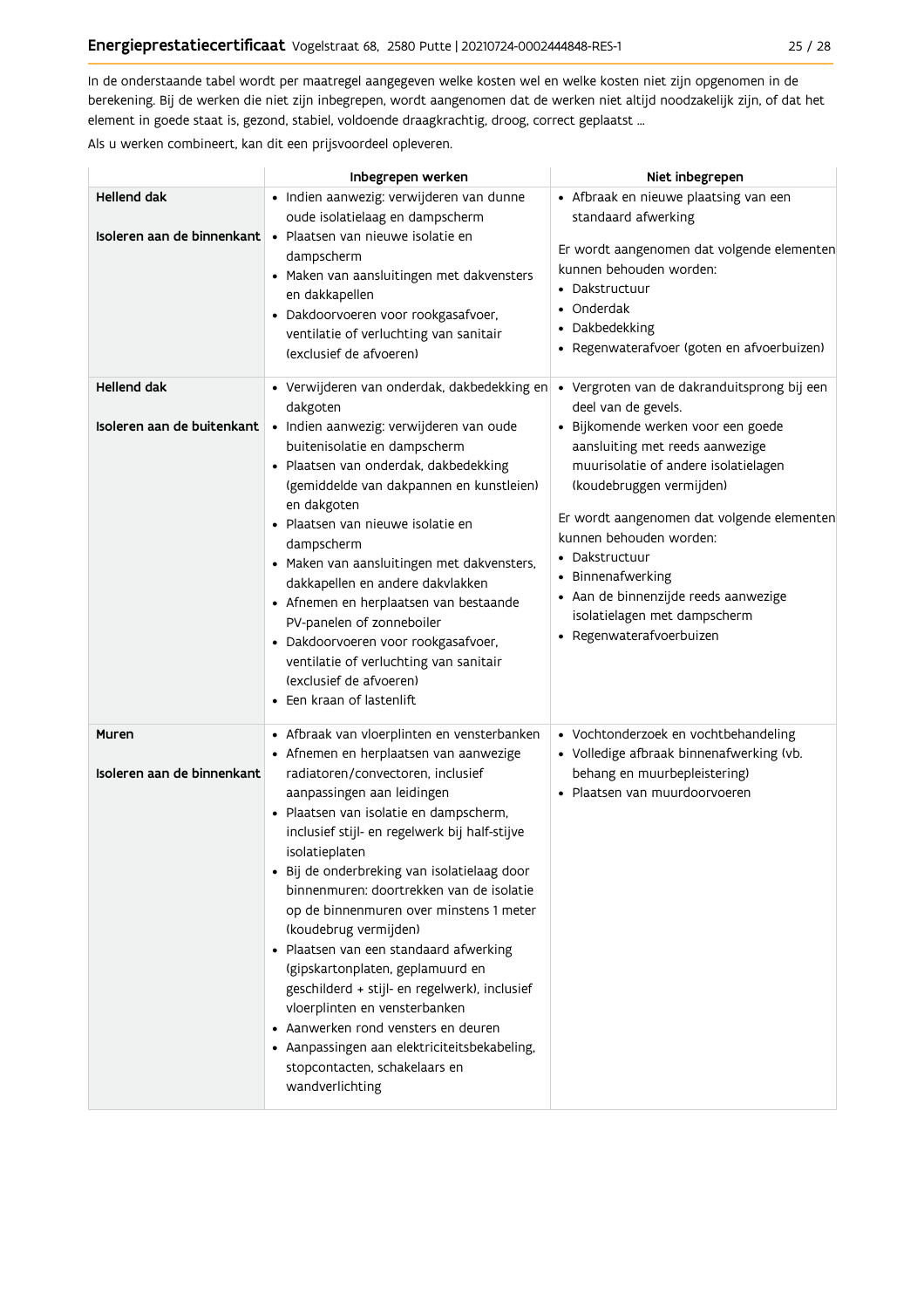### Energieprestatiecertificaat Vogelstraat 68, 2580 Putte | 20210724-0002444848-RES-1

|  | × |
|--|---|
|--|---|

| Muren<br>Isoleren aan de buitenkant | • Afzagen van bestaande dorpels<br>• Afbraak van regenwaterafvoerbuizen<br>· Vergroten van de dakranduitsprong bij een<br>deel van de gevels.<br>Plaatsen van isolatie<br>• Plaatsen van een standaardgevelafwerking =<br>gemiddelde van<br>· Sierbepleistering 25 mm (mineraal<br>gebonden)<br>• Vezelcementplaten<br>• Houten beplanking (ceder en merbau)<br>• Strokenbekleding met laminaat 8 mm<br>• Thermisch veredeld hout<br>• Steenstrips<br>Aanwerken rond vensters en deuren<br>· Plaatsen van muurdoorvoeren<br>· Plaatsen van nieuwe dorpels<br>· Plaatsen van regenwaterafvoerbuizen<br>· Stellingen (vanaf twee verdiepingen)                 | · Uitvlakken van de muren<br>• Aansluiting met reeds aanwezige dakisolatie<br>• Afbraak van de gevelsteen bij spouwmuren<br>• Aanpassingen aan buitenaanleg,<br>buitenkranen, buitenverlichting<br>· Aanpassingen aan luifels, dakgoten,<br>zonwering en luiken<br>• Afwerking bij muren die grenzen aan een<br>onverwarmde binnenruimte zoals een<br>garage of kelder                |
|-------------------------------------|--------------------------------------------------------------------------------------------------------------------------------------------------------------------------------------------------------------------------------------------------------------------------------------------------------------------------------------------------------------------------------------------------------------------------------------------------------------------------------------------------------------------------------------------------------------------------------------------------------------------------------------------------------------|---------------------------------------------------------------------------------------------------------------------------------------------------------------------------------------------------------------------------------------------------------------------------------------------------------------------------------------------------------------------------------------|
| Vloeren op volle grond              | • Afbraak van vloerbekleding en vloerplinten<br>• Afbraak van eventueel aanwezige<br>isolatielaag, isolerende mortel of uitvullaag<br>• Afbraak van dekvloer (chape) en eventueel<br>vochtscherm<br>• Afbraak van een funderingsplaat<br>• Afgraven van grond (25 cm diep)<br>· Plaatsen van gewapende betonplaat (15 cm)<br>• Plaatsen van vochtschermen en isolatie<br>· Plaatsen van een gewapende dekvloer<br>(chape)<br>• Plaatsen van een standaard vloerafwerking<br>inclusief plinten = gemiddelde van<br>• Keramische tegels (alle formaten)<br>• Parket (bamboe, beuk)<br>• Laminaat parket<br>· Wollen vast tapijt met ondertapijt<br>• Lineoleum | • Stabiliteitsonderzoek<br>· Plaatsen van gestabiliseerd zand<br>• Grondsanering<br>• Verwijderen van ondergrondse massieven<br>• Speciale funderingswerken<br>(onderschoeiingen,)<br>· Plaatsen van een uitvullaag<br>• Verwijderen, vernieuwen of verplaatsen van<br>riolering, leidingen en kabels (o.a.<br>elektriciteit, sanitair)<br>• Afbraak en plaatsing van vloerverwarming |
| Vensters vervangen                  | • Afbraak en plaatsen van nieuwe draai-kip<br>vensters (gangbare maten en vormen,<br>gemiddelde prijs van hout, aluminium en<br>PVC)<br>· Plaatsen van ventilatieroosters bij een deel<br>van de vensters (tenzij mechanische<br>ventilatie aanwezig is)<br>Plaatsen van nieuwe vensterbanken<br>Plaatsen van dorpels bij de vervanging van<br>glasbouwstenen door vensters<br>• Herstellingen aan binnen- of<br>buitenafwerking<br>· Plaatsen van dichtingsvoegen met de gevel<br>• Een hijstoestel                                                                                                                                                         | · Toeslag voor bijzondere afmetingen en<br>vormen<br>· Toeslag voor bijzonder beslag, sloten of<br>beglazing met specifieke eigenschappen of<br>versieringen<br>• Rolluiken en rolluikkasten<br>• Vliegenramen                                                                                                                                                                        |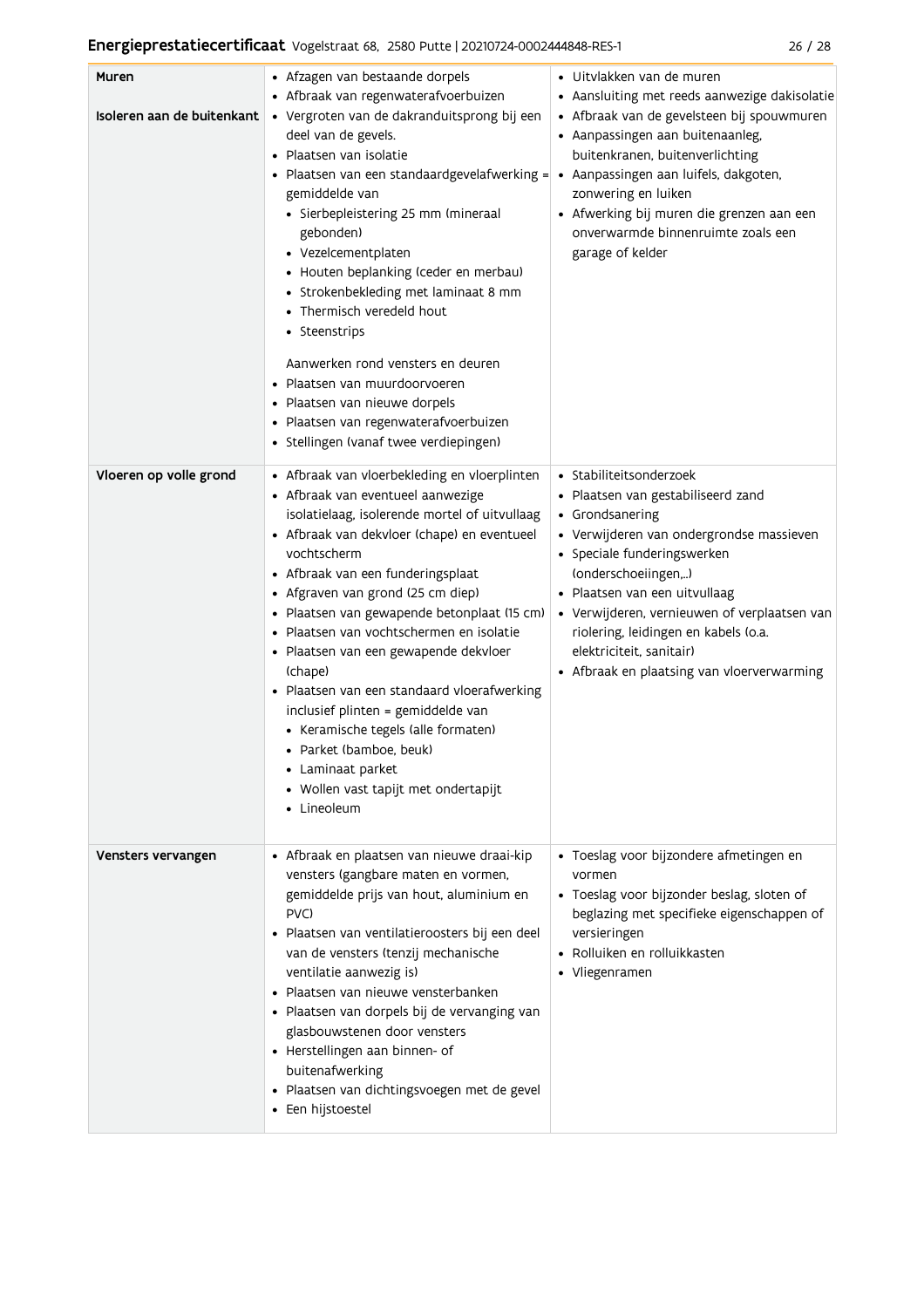| Dakvensters vervangen          | • Afbraak en plaatsen van nieuwe dakvensters • Toeslag voor bijzondere afmetingen en<br>(gangbare maten en vormen)<br>· Plaatsen van een geïsoleerde en luchtdichte<br>kader<br>• Aanwerken van de dakbedekking<br>• Aanwerken van de binnenafwerking<br>· Plaatsen van ventilatieroosters bij een deel<br>van de vensters (tenzij mechanische<br>ventilatie aanwezig is)<br>• Een hijstoestel                                                                                                                                                                                                                                                                                                                                                                                                                                                                                                                                     | vormen<br>• Toeslag voor beglazing met specifieke<br>eigenschappen<br>• Zonwering of verduisterende screens                                                                                                                                                                                            |
|--------------------------------|------------------------------------------------------------------------------------------------------------------------------------------------------------------------------------------------------------------------------------------------------------------------------------------------------------------------------------------------------------------------------------------------------------------------------------------------------------------------------------------------------------------------------------------------------------------------------------------------------------------------------------------------------------------------------------------------------------------------------------------------------------------------------------------------------------------------------------------------------------------------------------------------------------------------------------|--------------------------------------------------------------------------------------------------------------------------------------------------------------------------------------------------------------------------------------------------------------------------------------------------------|
| Koepels vervangen              | • Afbraak en plaatsen van een nieuwe koepel<br>(gangbare maten en vormen, kunststof) met<br>isolerende opstand<br>• Aanwerken van de dakafdichting<br>• Aanwerken van de binnenafwerking<br>• Een hijstoestel                                                                                                                                                                                                                                                                                                                                                                                                                                                                                                                                                                                                                                                                                                                      | · Toeslag voor speciale afmetingen en vormen                                                                                                                                                                                                                                                           |
| Deuren en panelen<br>vervangen | · Afbraak en plaatsen van nieuwe deuren en<br>panelen (gemiddelde prijs van hout,<br>aluminium en PVC)<br>• Herstellingen aan binnen- of<br>buitenafwerking, inclusief deurkruk<br>· Plaatsen van dichtingsvoegen met de gevel                                                                                                                                                                                                                                                                                                                                                                                                                                                                                                                                                                                                                                                                                                     | · Toeslag voor bijzondere afmetingen en<br>vormen<br>• Toeslag voor beslag, sloten of beglazing met<br>specifieke eigenschappen<br>• Toeslag voor versieringen<br>· Rolluiken en rolluikkasten<br>• Vliegenramen<br>Er wordt aangenomen dat volgende elementen<br>kunnen behouden worden:<br>• Dorpels |
| Verwarmingsinstallatie         | De volgende kosten zijn inbegrepen,<br>afhankelijk van wat (gedeeltelijk) aanwezig is<br>en wat niet:<br>· Afbraak van verwarmingstoestellen die niet<br>energie-efficiënt zijn (vb. elektrische<br>vloerverwarming, kachel,<br>niet-condenserende ketel)<br>Plaatsen van een energie-efficiënt<br>verwarmingstoestel (vb. warmtepomp,<br>condenserende ketel), inclusief de werken<br>die nodig zijn voor een goede werking<br>ervan<br>· Plaatsen van een nieuw afgiftesysteem op<br>lage temperatuur in ruimten zonder<br>verwarming, inclusief regelsysteem (vb.<br>laagtemperatuurradiatoren/convectoren,<br>wand- of vloerverwarming + buitenvoeler<br>en kamerthermostaat)<br>· Plaatsen van leidingen in opbouw wanneer<br>deze ontbreken<br>• Aanpassingen aan technieken en<br>leidingdoorvoeren (elektriciteit, riolering)<br>· Isoleren van ongeïsoleerde leidingen<br>• Grondboring bij een bodem/water<br>warmtepomp | • Keuringen en inwerkingstellingskosten<br>· Herstellingen van afwerkingen (gevel,<br>binnenmuren en plafonds)<br>Er wordt aangenomen dat volgende elementen<br>kunnen behouden worden:<br>· Energie-efficiënte verwarmingstoestellen<br>· Bestaand afgiftesysteem en leidingen                        |